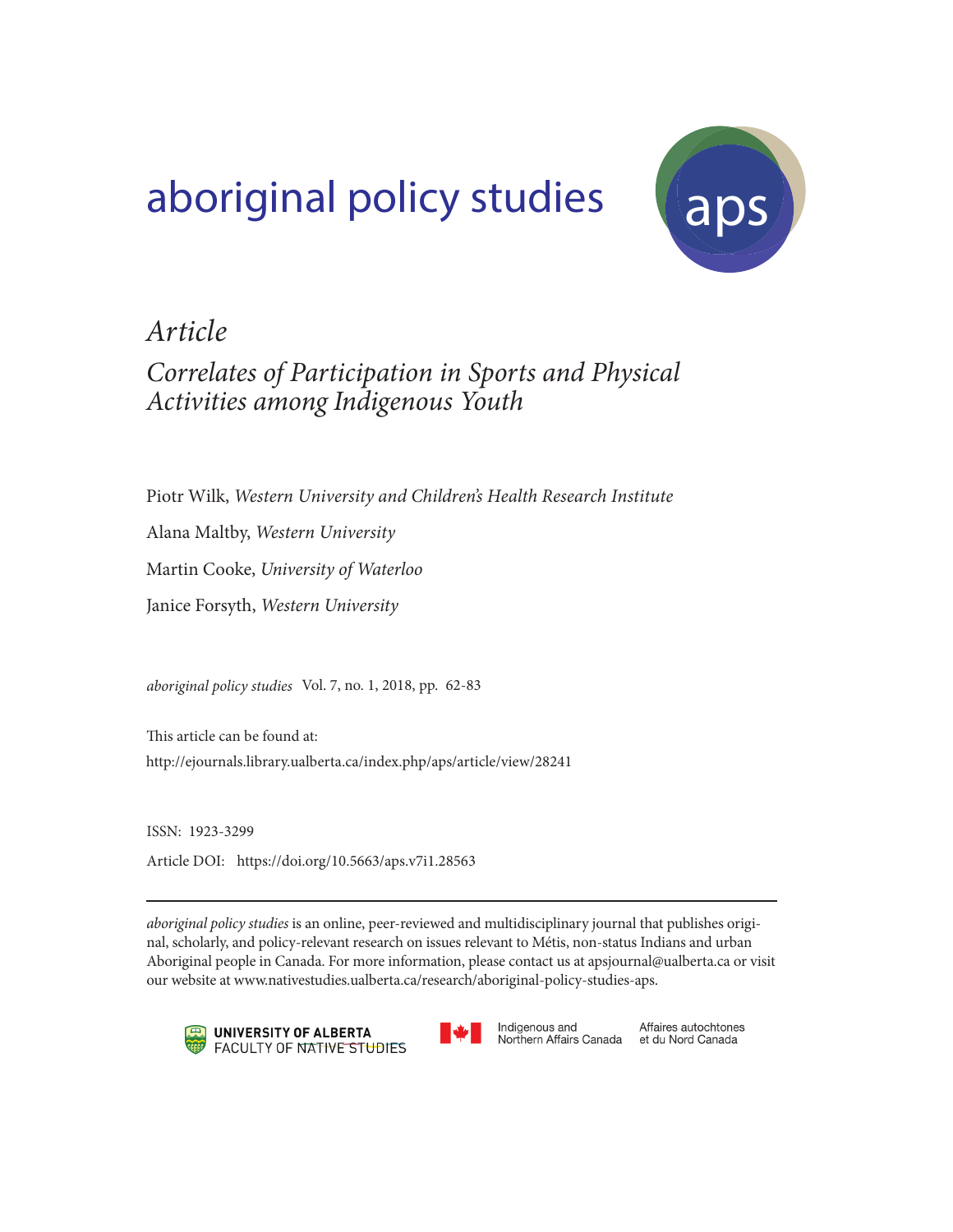# **Correlates of Participation in Sports and Physical Activities among Indigenous Youth**

Piotr Wilk *Western University and Children's Health Research Institute*

Alana Maltby *Western University*

Martin Cooke *University of Waterloo* 

Janice Forsyth *Western University*

**Abstract***: Several correlates of Indigenous youth participation in sport and/or physical activities (S/PA) have been recognized; however, there is a paucity of research on the relative importance of these predictors, especially those related to the context in which the youth's physical activities take place. The purpose of this cross-sectional study is to explore the correlates of participation in S/PA among off-reserve Indigenous youth. Using data from the 2012 Aboriginal Peoples Survey (APS), our analysis was limited to those between the ages of 12 and 17 who were attending elementary or high school and were identified as having a single Indigenous identity (First Nations, Métis, or Inuit [N=4,790]). Using logistic regression, we first assessed unadjusted the effects of each of the correlates on participation in S/PA. We then examined the magnitude of the independent effects of these correlates, controlling for the effects of others. Sampling weights and bootstrap weights were used to account for the multi-stage sampling design employed in the 2012 APS. The results of the multivariate analysis suggest that, controlling for other correlates, youth's sex, age, health status, drinking behaviour, participation in Indigenous cultural activities and volunteering in community, as well as parental involvement in school activities, strength of family ties, and living in a lone-parent family had statistically significant effects on participation in S/PA. Further research should explore the relationships between these correlates using meditational models to better understand the nature of their effects on participation in S/PA at this age.* 

## **Introduction**

Being physically active is an integral part of health and wellness. Habitual physical activity is associated with numerous health benefits, yet approximately 80% of adolescents worldwide are insufficiently active (World Health Organization 2016). Physical activity and participation in sports contribute to the physical, emotional, intellectual, and social dimen-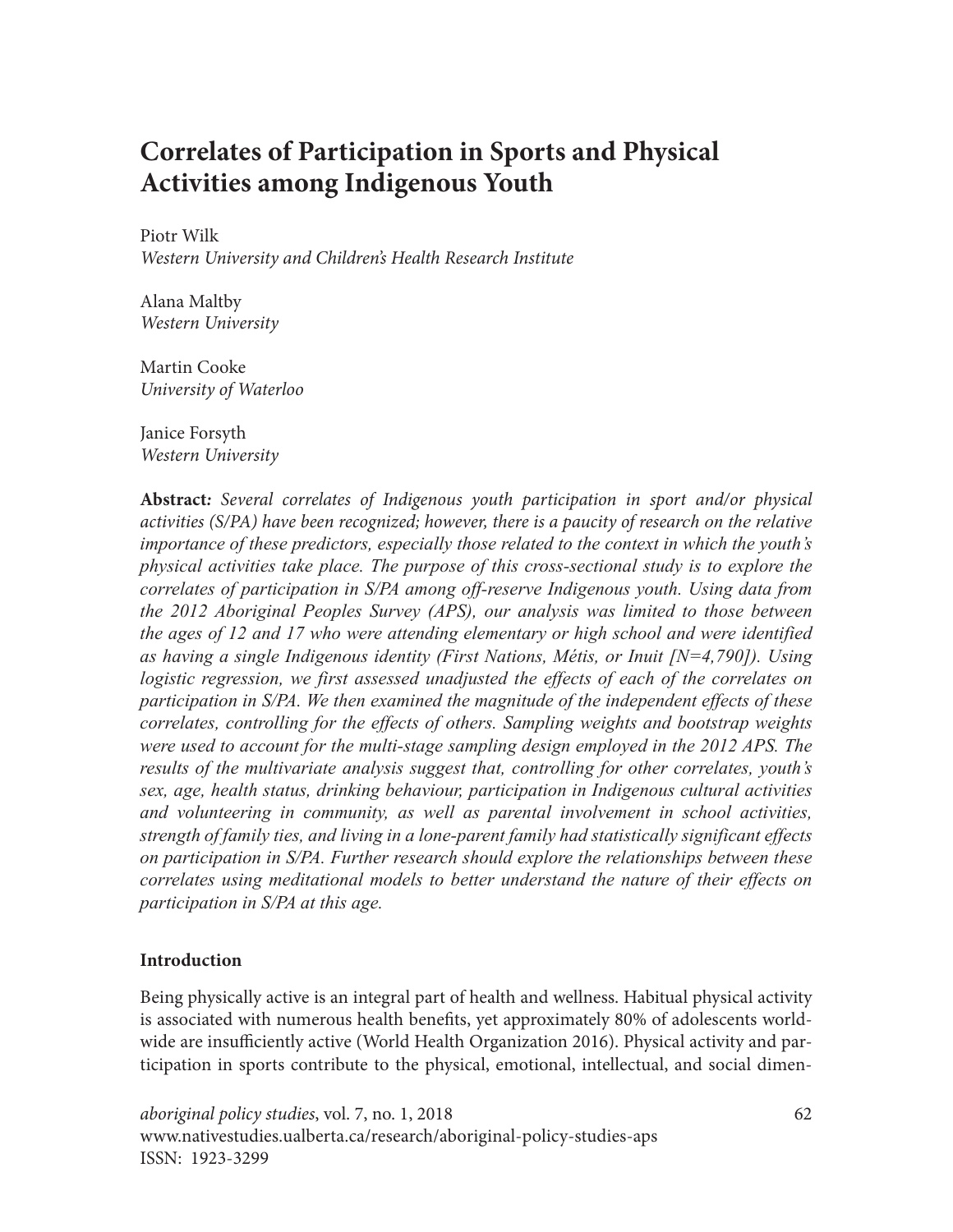sions of health and well-being (Cargo, Peterson, Lévesque, and Macaulay 2007; McHugh 2011; McHugh, Coppola, and Sinclair 2013). For school-aged children and youth, physical activity has been found to benefit musculoskeletal health and fitness, cardiovascular health, adiposity levels among those who are overweight (Janssen and LeBlanc 2010; Strong et al. 2005), self-concept, anxiety, and depression symptoms, and academic performance (Strong et al., 2005). Moreover, participating in sport may promote a sense of achievement and enable children and youth to build necessary skills, including teamwork, leadership, problem-solving, decision-making, and communication (Clark, 2008). Despite these benefits, many Canadian school-aged children are not meeting the Canadian physical activity guidelines of 60 minutes per day of moderate-to-vigorous physical activity (MVPA) for at least six days a week (Tremblay et al. 2011). Results from the 2007–09 Canadian Health Measures Survey show that only 9% of boys and 4% of girls accumulate the recommended amount of MVPA in an average week (Colley et al. 2011).

Although the research on physical activity among Indigenous youth is limited, the prevalence of physical inactivity is apparent (Foulds, Warburton, and Bredin 2013). In a systematic review of physical activity levels among Indigenous populations in Canada and the United States, Foulds et al. (2013) found that 26.5% (self-reported) to 45.7% (pedometry/ accelerometry) of children and youth (>18 years old) accumulated 60 minutes per day of physical activity. Results from the 2005 Canadian Community Health Survey indicated that First Nations and Métis people living off reserve (>12 years old) were significantly more likely than were their non-Indigenous peers (37% and 39% versus 30%, respectively) to have an active lifestyle (Findlay, 2011). Also, Smith, Findlay, and Crompton (2010) found that a high percentage (69%) of off-reserve First Nations, Métis, and Inuit children (ages 6 to 14) participated in sports at least once a week.

Similar to the non-Indigenous population, Indigenous people's participation in sport and/or physical activities (S/PA) tends to decrease with age, with youth spending less time being active than children (Colley et al. 2011; Findlay and Kohen 2007). Moreover, S/PA participation is often lower among adolescent females than among males (Lavallée, Thorne, Day, Thorne, and Matchiwita 2010; Smith et al. 2010). In a comprehensive international review of physical activity correlates among children (ages 5–13) and youth (ages 12–18), Bauman et al. (2012) identified male sex/gender, self-efficacy, previous physical activity, and family support as factors that were consistently associated with physical activity. The factors related to participation in sports and cultural activities were explored in a study among First Nations, Inuit, and Métis children and youth (6–14 years of age) living off-reserve. The results indicated that parental education, weekly contact with Elders, involvement in extracurricular activities, having very good to excellent health, higher income, and spending less than four hours per day watching TV or playing computer and videos games were associated with participation in sports (Smith et al. 2010).

In addition to the aforementioned factors, participation in S/PA among Indigenous peoples may be affected by a number of additional factors unique to this population. Declining or lack of participation in S/PA can be attributed to structural, institutional, interpersonal, and cultural barriers (Mason and Koehli 2012). Historical factors such as colonization by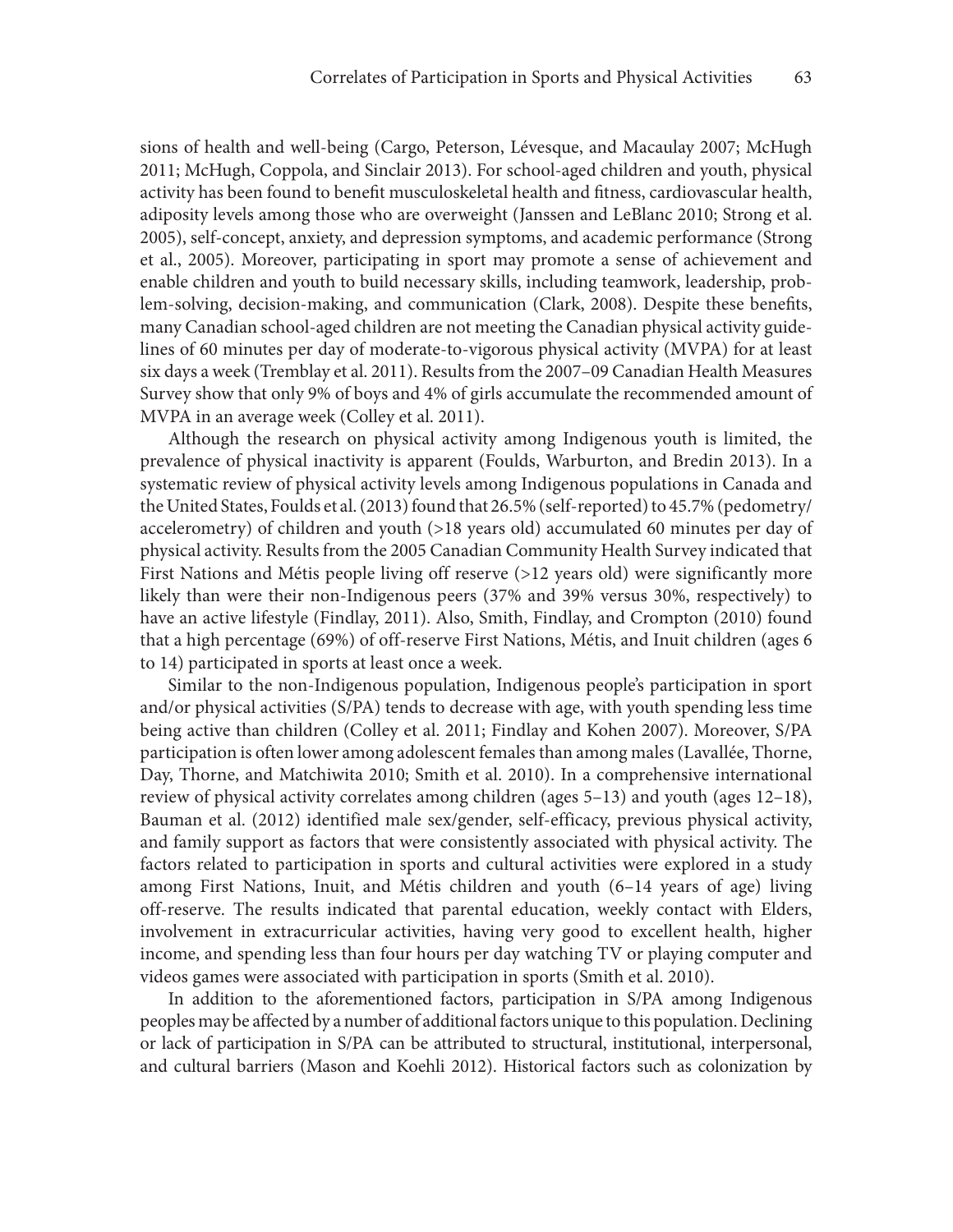Europeans, dispossession of traditional lands, and assimilative policies (such as the residential school system) have profoundly impacted the traditional activities and culture of Indigenous peoples (Forsyth 2007; Lavallée and Lévesque 2013; Willows, Hanley, and Delormier 2012). Many of the barriers related to access to and participation in sport are rooted in historical and contemporary colonial practices (Lavallée and Lévesque 2013).

Issues such as poverty, racism, and gender discrimination, along with other forms of marginalization serve to limit opportunities for dedicated involvement among Indigenous youth (Forsyth and Heine 2008; Paraschak 2013). Many of these issues are documented in national reports, declarations, and policies, such as *Sport Canada's Policy on Aboriginal Peoples' Participation in Sport* (Canadian Heritage 2005), the *National Recreation Roundtable on Aboriginal/Indigenous Peoples: Final Report* (Federal–Provincial/ Territorial Advisory Committee 2000), and the *National Aboriginal Youth Strategy* (Human Resources Development Canada 1999). These documents are also important because they call attention to compounding problems such as the high costs associated with organized sports and recreation participation and the need for capacity development in vital areas such as coaching and leadership development, issues that are often neglected in academic analysis of Indigenous S/PA development in Canada (Forsyth 2014).

What is more, *Sport Canada's Policy on Aboriginal Peoples' Participation in Sport*, the national policy the federal government used to guide its responsibility for Indigenous S/ PA development throughout the country, never had an implementation plan, which would have been used to identify and measure its progress in key areas (Forsyth and Paraschak 2013). The absence of an implementation plan is less worrisome, however, than the fact that the policy itself has been shelved, which means that there is no national framework to guide federal and provincial priorities for Indigenous S/PA initiatives. In light of this policy vacuum, it is reasonable to question the current level of support for Indigenous S/ PA development across the country.

Ecological models of health behaviour are useful for exploring the factors influencing health, as they account for multiple levels of influence (Sallis, Owen, and Fisher 2008). This is particularly applicable to Indigenous populations. Loppie Reading and Wien (2009) suggest that "health behaviours must be considered within the socio-political context of Aboriginal peoples' health, lest an individualistic perspective predominate analysis" (7). Moving beyond the proximal determinants of health behaviours to consider broader community, organizational, historic, political, social, and economic factors is necessary for identifying the multiple levels of influence on Indigenous youth's participation in S/PA (Loppie Reading and Wien 2009; Sallis et al. 2008). A more comprehensive understanding of these correlates will clarify how influences on behaviours operate at diverse levels (Sallis et al. 2008), which will in turn better inform policies and interventions for improving the physical activity levels among Indigenous youth in Canada.

While several correlates of Indigenous youth's participation in S/PA have been recognized, there is a paucity of research on the relative importance of these correlates, especially those related to the context in which youth physical activities take place. Thus, the purpose of this study is to assess the independent effects of correlates of participation in S/PA, operating at multiple levels of influence, using a nationally representative sample of off-reserve Indigenous (First Nations, Inuit, and Métis) youth (aged 12 to 17).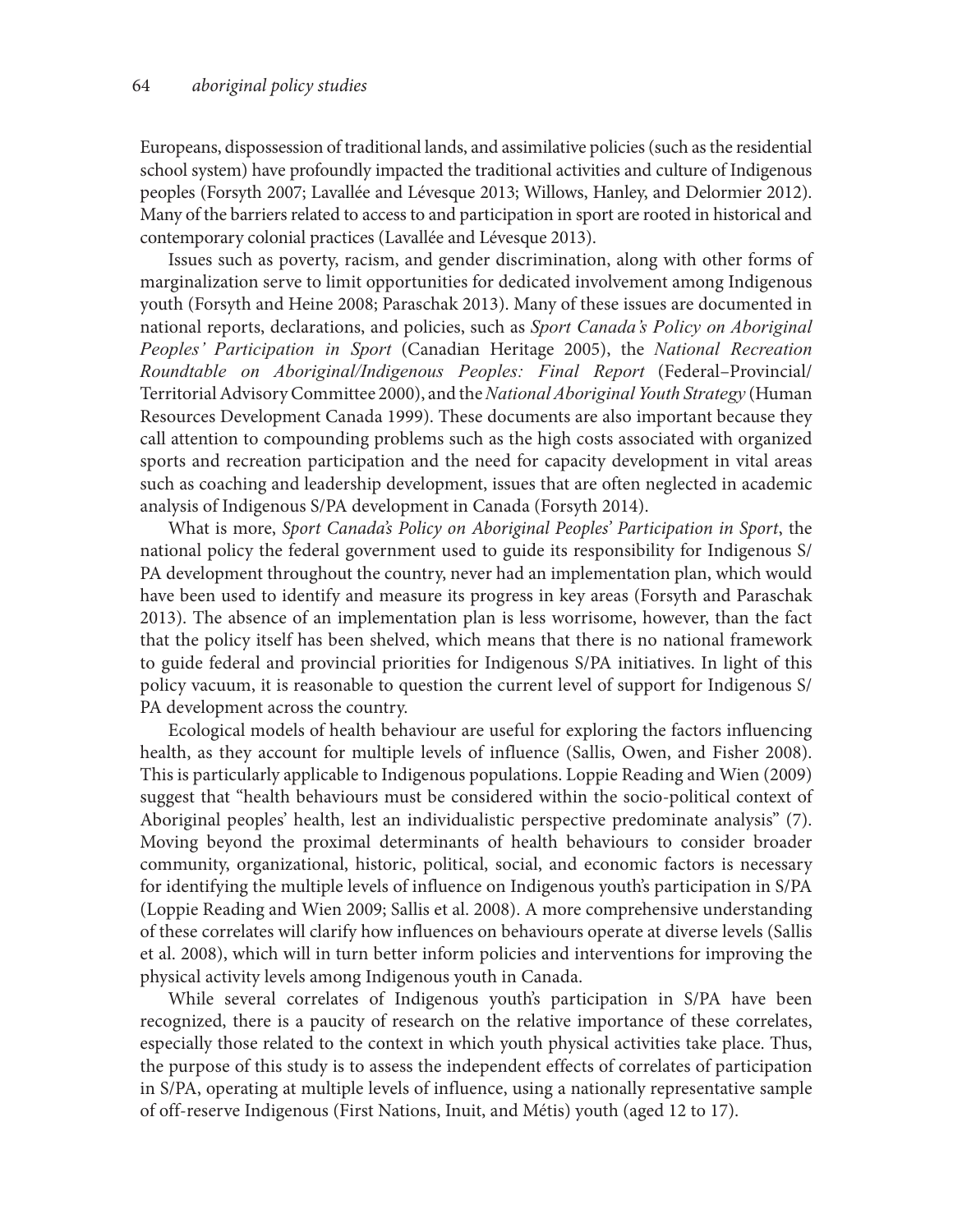For the purposes of this study, S/PA is defined as participation in sport or physical activity or organized sports (including lessons) at any point in the past year. The correlates included in the study were classified following Willows, Hanley, and Delormier's (2012) ecological model for understanding obesity among Indigenous children.

# **Methods**

# *Study Design*

This study used a cross-sectional design to examine the correlates of participation in S/PA among off-reserve Indigenous youth. Ethical approval for this study was not needed, as the study used anonymous and confidential secondary data from Statistics Canada. Consent from respondents was obtained at the time of data collection.<sup>1</sup>

## *Data Sources*

The 2012 Aboriginal Peoples Survey (APS) is a large cross-sectional ( $N = 28,410$ ), nationally representative survey of Indigenous people living off reserve conducted by Statistics Canada (Statistics Canada 2012). The APS sample was selected from the 2011 National Household Survey (NHS) from among respondents who reported an Aboriginal identity or ancestry (Statistics Canada 2013). The 2012 APS was conducted only in non-reserve communities, although this covers about 75% of the total population who identify as having Indigenous identity or ancestry (Indigenous and Northern Affairs Canada, 2013). Proxy reporting, primarily from parents and caregivers, was used for the majority of children aged 12 to 14 years and almost half of youth aged 15 to 17. Data were directly collected from February 2012 to July 2012 from the survey respondents, and the master dataset also includes responses to the 2011 NHS (Statistics Canada 2012). To remain consistent with a previous study of correlates among First Nations youth living on-reserve (Lévesque, Janssen, and Xu 2015), we limited the analysis to those who were between the age of 12 and 17 at the time of the interview, who attended elementary or high school (grades 7 to 12), and who were identified as having a single Indigenous identity (First Nations, Métis, or Inuit  $[N = 4,790]$ ).

## **Measurement Instruments**

## *Outcome Variable*

Participation in sport and/or physical activities

Respondents (or persons most knowledgeable) were asked, "At any time during this school year, did you (or your child) participate in a sport or a physical activity or played organized sports (including taking lessons)." Those who replied positively to this question were classified as those who participated in S/PA.

<sup>1</sup> Data were provided by Statistics Canada through the Research Data Centres program and accessed under the *Statistics Act* of Canada. The analyses and the interpretation are the authors' alone.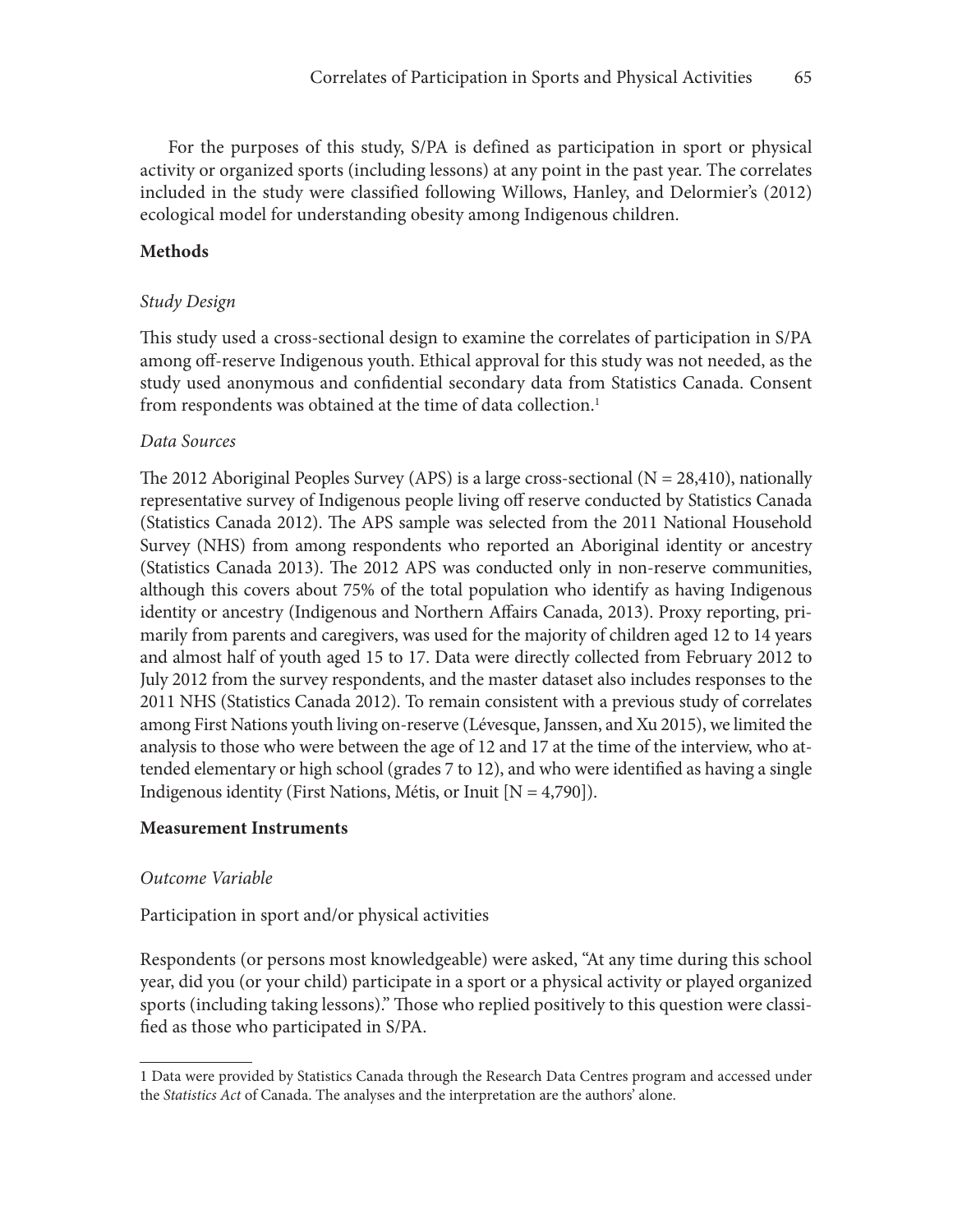# *Individual Factors*

# Demographics and Indigenous identity

The youth's sex/gender was measured by a binary variable, and their age was measured in years, from 12 to 17. Respondents were asked if they self-identified with one of three Indigenous identity groups: First Nations (North American Indian), Métis, or Inuk (Inuit). Those who self-identified themselves as First Nations were also asked to indicate whether they were Status Indians, as defined in the *Indian Act*. Based on the responses to these two questions, youth were classified into four groups: First Nations-Status Indian; First Nations-Not Status Indian; Métis; and Inuit. Youth with multiple Indigenous identities were excluded from the analysis.

# Health status and health-related behaviours

Respondents were classified into two groups based on how they perceived their own health: healthy (those who indicated that their health was "Excellent" or "Very good") and less healthy (those who answered "Good", "Fair," or "Poor"). Based on responses to questions on their smoking and drinking behaviours, two binary variables were created identifying smokers (daily or occasional smokers) and drinkers (drinking more than once a month).

# Knowledge of Aboriginal language

Respondents were asked, "Do you speak an Aboriginal language, even if only a few words?" Those who responded negatively were then asked, "Do you understand an Aboriginal language, even if only few words." Responses to these two questions were captured by a single binary variable, with those who spoke or understood Aboriginal language forming one group and those who did not speak or understand an Aboriginal language forming the other.

## *Interpersonal Factors*

## Spending time with Elders

Respondents were asked if, at any time during the current school year, they spent time with Elders. The response to this question was captured in a binary variable indicating participation in this type of activity.

## Parental school involvement

Respondents were asked to indicate whether their parents or caregivers attended one of the following school activities: "Speak to, correspond or visit respondent's teacher"; "Attend school event in which respondent participated"; and "Participate in other school activities." Based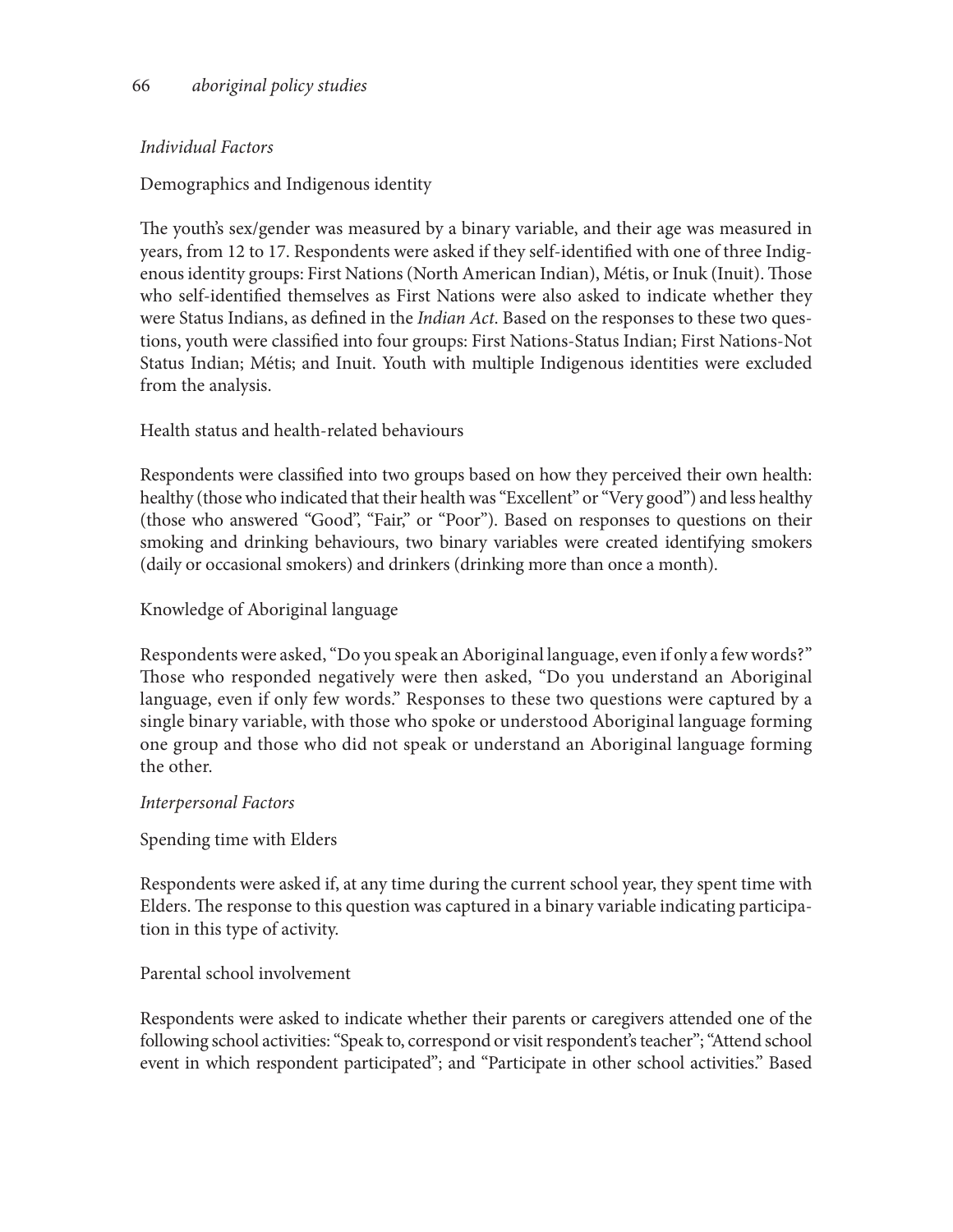on the responses to these questions, a scale measuring parental involvement was developed, ranging from 0 ("No involvement") to 3 ("Involved in three activities").

#### Family ties

Respondents were asked to indicate how strong the ties among members of their family were within the same community but in another household. The response to this question was captured on a scale from 0 ("Very weak") to 4 ("Very strong").

#### *Community, Home, and Sociocultural Environments*

Participation in extracurricular activities and working during school year

Respondents were asked whether, at any time during the school year, they had participated in art, drama, or music groups (including taking lessons); participated in school clubs (such as student council, yearbook, or science clubs) or clubs outside of school; and whether they had volunteered or helped without pay in the community. Based on the responses to these questions, three binary variables were created measuring participation in each of these three activities. Respondents were also asked whether or not they worked for pay during the school year. Responses to this question were captured in a separate binary variable.

#### Indigenous cultural activities

The youth were also asked whether they had participated in Indigenous cultural activities outside of school hours. Responses to this question were captured in a binary variable indicating participation in this type of activity. The types of cultural activities youth participated in were not addressed in the APS.

#### Family structure

Based on the responses to a number of questions on their living arrangements, the youth were allocated into one of three family types: couple living with a child/children; lone parent with a child/children; and other family types. We also created a binary variable indicating if the respondents had any siblings under the age of 18 residing in the same household.

#### Parental educational attainment and household income

We developed two binary variables indicating whether the mother and father had obtained at least some post-secondary education. Information on household income—the sum of the total incomes of all members of that household, adjusted by the number of individuals in the household—was obtained from the 2011 NHS and recoded into deciles to account for extreme values.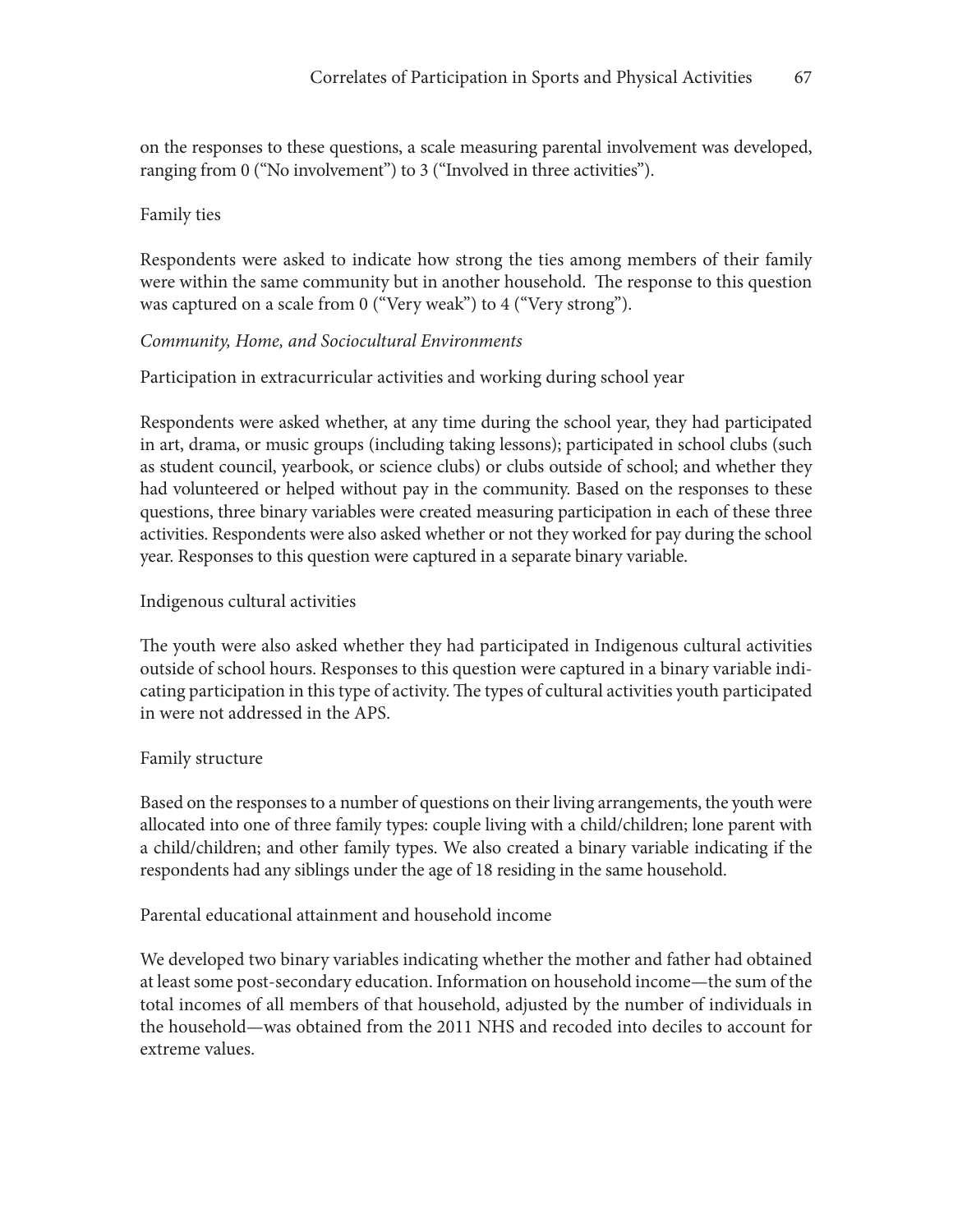#### School environment

Positive school environment was assessed with the following four questions: "Overall respondent feels safe at school"; "Overall respondent is happy at school"; "Most children enjoy being at school"; and "The school provides many opportunities to be involved in school activities." Negative school environment was assessed with the following questions: "Racism is a problem at school"; "Bullying is a problem at school"; "The presence of alcohol is a problem at school"; "The presence of drugs is a problem at school"; and "Violence is a problem at school". Supported by the results from the exploratory factor analysis, two scales ranging from 0 to 3 were computed to indicate separately the level of school's positive and negative environments.

## Community type

Respondents were assigned to one of two community types: rural (Rural area or small population centre;  $\leq$  29,999') and urban (Medium and large population centre; 30,000–99,999 or more).

#### *Historical Factors*

#### Residential school attendance

Respondents were asked whether their mother, father, or one of the grandparents had attended residential school. Based on the responses to these questions, we created three binary variables indicating whether the youth's mother, father, or one of the grandparents had attended residential school.

#### *Statistical Analysis*

Using logistic regression, we first assessed the unadjusted effects of each of the correlates on a binary variable measuring participation in S/PA (unadjusted estimates). We then assessed the individual effects of these correlates while controlling for the effects of others (adjusted estimates). The statistical significance of all estimates was assessed at the  $p = 0.05$  level. Sampling weights and bootstrap weights were used to account for the multi-stage sampling design employed in the 2012 APS. We used SAS 9.4 for all analyses (SAS Institute Inc 2015).

The child's age, parental school involvement, family ties, household income, and positive and negative school environments were represented in the statistical models as a continuous variable, while all other correlates were entered as categorical variables. For the continuous variables, we tested for both linear and quadratic effects; however, none of the quadratic effects was found to be statistically significant.

The outcome variable and some of the correlates had a substantial percentage of missing values (see Table 1), while the variables for age, sex, Indigenous identity, and household income did not have any missing values. To address this problem explicitly, we assumed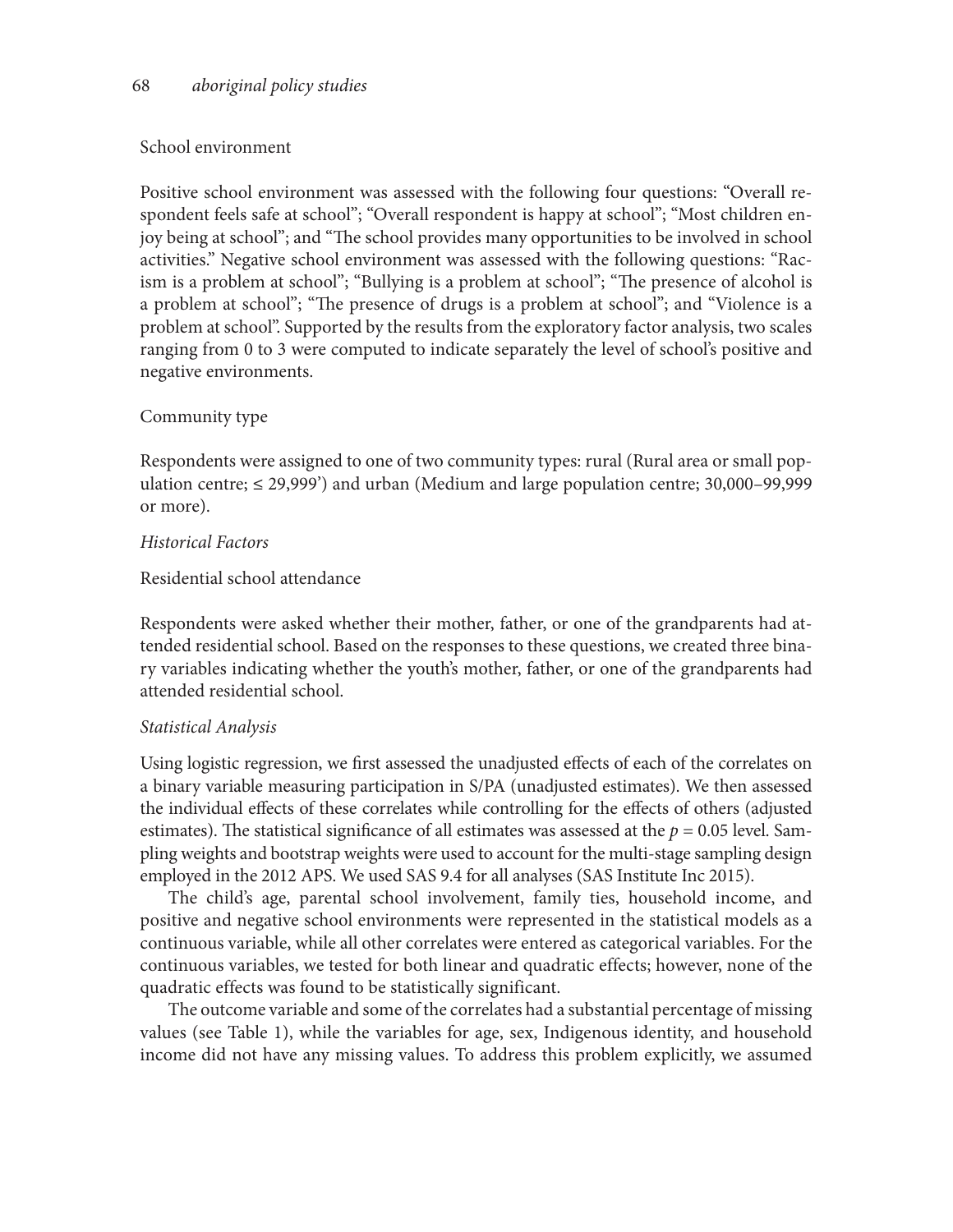that the missing data pattern for variables related to residential school attendance and parental educational attainment was non-ignorable. We thus created separate categories for respondents with missing values. For all other variables, we conducted 50 imputations of missing values using SAS's *proc mi/mianalyze* procedures, specifying the *fcs discrim* option for categorical variables and the *regpmm* option for continuous variables. We reported and interpreted only the estimates computed from the analysis of imputed data. However, the pattern and statistical significance of these results are very similar to those obtained from the analysis of the data from which all the individuals with missing values were deleted.

#### **Results**

Frequency distributions and descriptive statistics were computed for all variables used in this study (see Table 1). A total of 4,790 individuals who participated in the 2012 APS were between the ages of 12 and 17 and attended elementary or high school at the time of the survey. As many as 63.2% youth participated in S/PA.

| <b>Variable</b>                                       | N      | $\frac{0}{0}$ |
|-------------------------------------------------------|--------|---------------|
| <b>Participation in Sport and Physical Activities</b> |        |               |
| N <sub>0</sub>                                        | 1740.0 | 36.9          |
| Yes                                                   | 2980.0 | 63.2          |
| Missing Data                                          | 80.0   | 16.6          |
| <b>Sex</b>                                            |        |               |
| Female                                                | 2460.0 | 51.3          |
| Male                                                  | 2340.0 | 48.7          |
| <b>Indigenous Identity</b>                            |        |               |
| <b>First Nations-Not Status</b>                       | 1450.0 | 30.2          |
| <b>First Nations-Status</b>                           | 1030.0 | 21.5          |
| Métis                                                 | 2040.0 | 42.5          |
| Inuit                                                 | 280.0  | 5.7           |
| <b>Residential School Attendance - Grandparents</b>   |        |               |
| Did not attend                                        | 2410.0 | 50.2          |
| Attended                                              | 1590.0 | 33.2          |
| <b>Missing Data</b>                                   | 800.0  | 16.6          |
| <b>Residential School Attendance - Mother</b>         |        |               |
| Did not attend                                        | 4250.0 | 88.6          |
| Attended                                              | 250.0  | 5.3           |
| Missing Data                                          | 290.0  | 6.1           |
| <b>Residential School Attendance - Father</b>         |        |               |
| Did not attend                                        | 4120.0 | 86.0          |
| Attended                                              | 270.0  | 5.7           |
| Missing Data                                          | 400.0  | 8.4           |

**TABLE 1.** Description of youth respondents (ages 12–17) of the 2012 Aboriginal Peoples Survey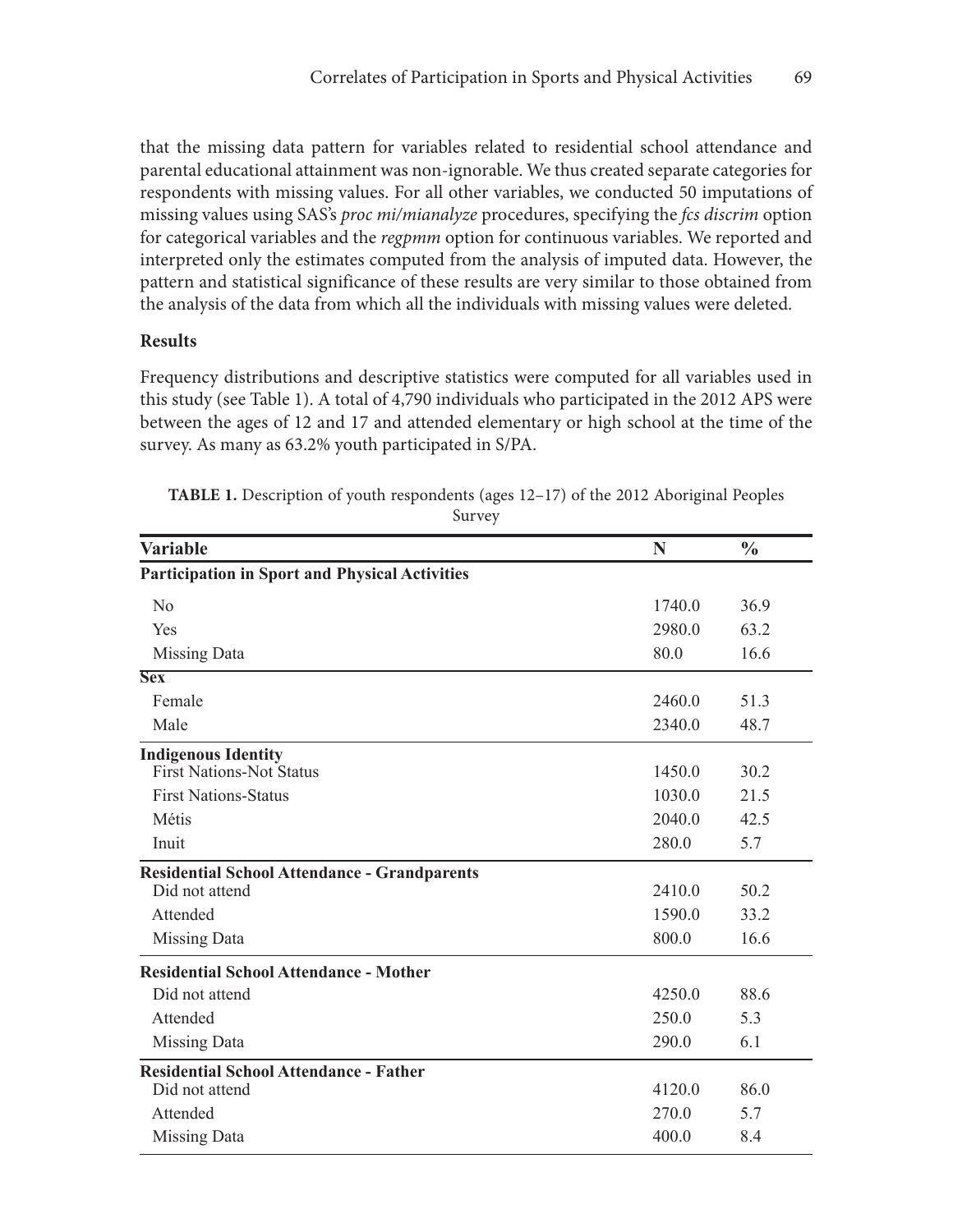| <b>Knowledge of Aboriginal language</b><br>Does not Speak or Understand | 2720.0            | 58.0         |
|-------------------------------------------------------------------------|-------------------|--------------|
| Speaks or Understands                                                   | 1970.0            | 42.0         |
| Missing Data                                                            | 100.0             |              |
| <b>Spending Time with Elders</b>                                        |                   |              |
| No                                                                      | 2610.0            | 55.5         |
| Yes                                                                     | 2100.0            | 44.5         |
| Missing Data                                                            | 80.0              |              |
| <b>Participated in Indigenous Cultural Activities</b>                   |                   |              |
| N <sub>0</sub><br>Yes                                                   | 3370.0<br>11600.0 | 74.4<br>25.6 |
| <b>Missing Data</b>                                                     | 260.0             |              |
|                                                                         |                   |              |
| Participation in Art, Drama and Music Groups<br>$\rm No$                | 2780.0            | 59.3         |
| Yes                                                                     | 1900.0            | 40.7         |
| <b>Missing Data</b>                                                     | 110.0             |              |
| <b>Participation in Clubs</b>                                           |                   |              |
| No                                                                      | 3340.0            | 71.6         |
| Yes                                                                     | 1330.0            | 28.4         |
| Missing Data                                                            | 120.0             |              |
| <b>Volunteering in Community</b>                                        |                   |              |
| No                                                                      | 2280.0            | 48.4         |
| Yes                                                                     | 2430.0            | 51.6         |
| <b>Missing Data</b>                                                     | 90.0              |              |
| <b>Worked during School Year</b><br>N <sub>o</sub>                      | 2440.0            | 51.4         |
| Yes                                                                     | 2310.0            | 48.6         |
| <b>Missing Data</b>                                                     | 50.0              |              |
| <b>Health Status</b>                                                    |                   |              |
| Less Healthy                                                            | 1250.0            | 26.5         |
| Healthy                                                                 | 3450.0            | 73.5         |
| <b>Missing Data</b>                                                     | 110.0             |              |
| <b>Smoking Behaviour</b>                                                |                   |              |
| Non-smoker                                                              | 3990.0            | 85.7         |
| Smoker                                                                  | 670.0             | 14.3         |
| <b>Missing Data</b>                                                     | 140.0             |              |
| <b>Drinking Behaviour</b>                                               |                   |              |
| Non-drinker                                                             | 3100.0            | 67.9         |
| <b>Drinker</b>                                                          | 1470.0            | 32.1         |
| <b>Missing Data</b>                                                     | 220.0             |              |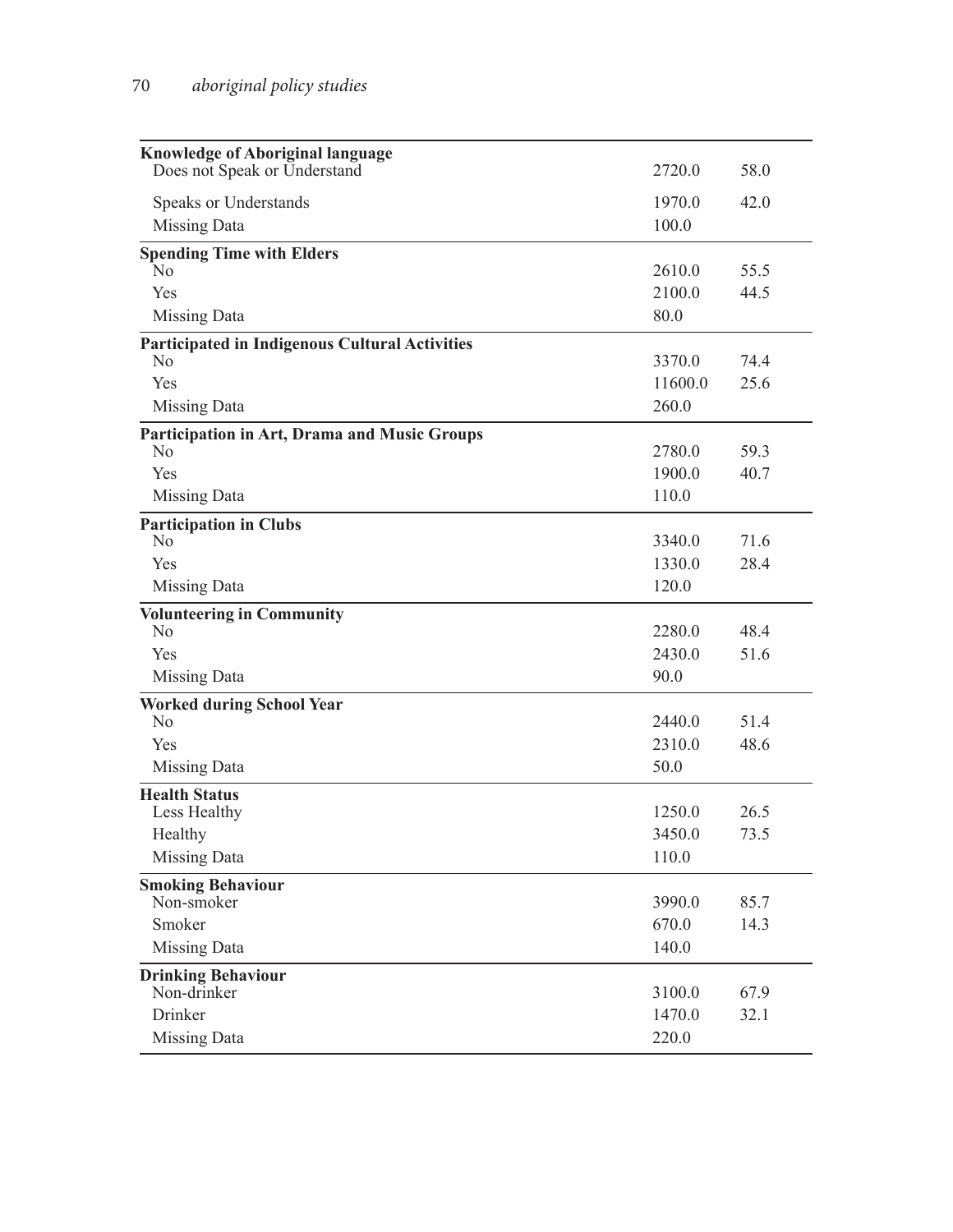| <b>Family Type</b><br>Couple with children | 2170.0 | 47.4      |
|--------------------------------------------|--------|-----------|
|                                            | 1880.0 | 41.0      |
| Lone parent                                | 530.0  |           |
| Other types                                |        | 11.7      |
| <b>Missing Data</b>                        | 210.0  |           |
| <b>Siblings under 18</b>                   |        |           |
| N <sub>0</sub>                             | 1430.0 | 31.2      |
| Yes                                        | 3150.0 | 68.8      |
| Missing Data                               | 210.0  |           |
| <b>Educational Attainment - Mother</b>     |        |           |
| Less than post-secondary                   | 1690.0 | 35.2      |
| Post-secondary                             | 2880.0 | 60.1      |
| Missing Data                               | 220.0  | 4.7       |
| <b>Educational Attainment - Father</b>     |        |           |
| Less than post-secondary                   | 2280.0 | 47.7      |
| Post-secondary                             | 1990.0 | 41.5      |
| <b>Missing Data</b>                        | 520.0  | 10.8      |
| <b>Community Type</b>                      |        |           |
| Rural                                      | 2360.0 | 49.2      |
| Urban                                      | 2440.0 | 50.8      |
|                                            | M      | <b>SD</b> |
| Age                                        | 15.2   | 1.6       |
| Parental Involvement in School Activities  | 1.8    | 1.0       |
| <b>Family Ties</b>                         | 3.8    | 1.5       |
| Household Income                           | 4.1    | 2.9       |
| <b>Positive School Environment</b>         | 2.0    | 0.5       |
| <b>Negative School Environment</b>         | 1.2    | 0.6       |

The results of the logistic regression analysis indicate that, when assessed separately, most of the correlates had statistically significant effects on participation in S/PA; the odds ratios associated with these effects and the bootstrap confidence intervals for these odds are reported in Table 2 (unadjusted estimates). These unadjusted results (odds) suggest that youth who identified as Inuit and male were more likely to participate in S/PA; however, participation decreased with age. The findings also suggest that youth who identified their mothers and fathers as residential school attendees, who spent time with Elders, and engaged in Indigenous cultural activities and all types of extracurricular activities (arts, drama and music groups; clubs; and volunteering in the community) were more likely to participate in S/PA. Youth who reported better health were more likely to participate, and those who regularly or occasionally smoked were less likely. Youth who reported higher levels of parental involvement in school activities, youth from dual-parent households, and those with greater ties to other family members in the community were also more likely to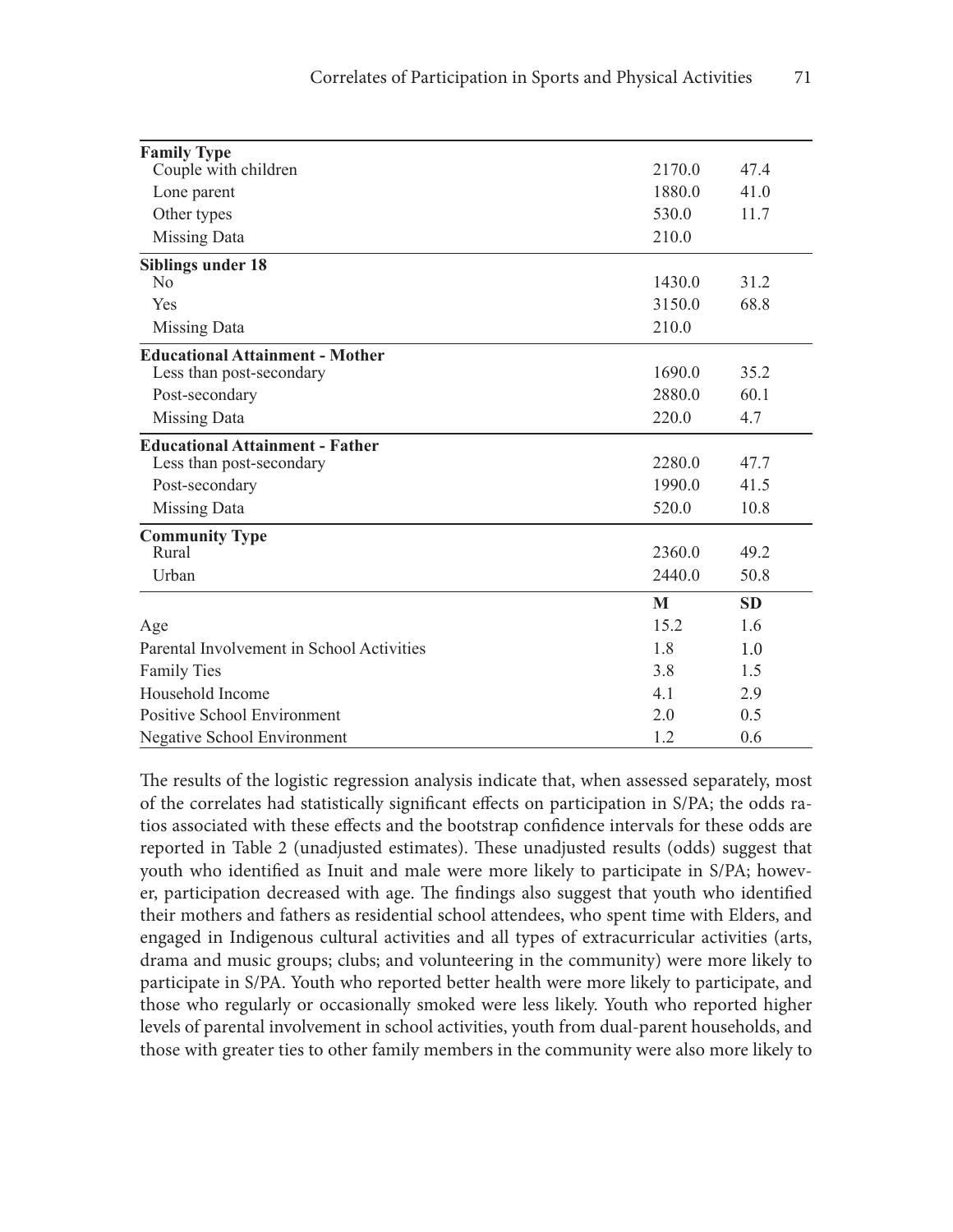participate in S/PA. Additionally, youth from households with higher income or where the mother and father had obtained post-secondary education were more likely to participate. S/PA was also affected by school climate, with greater levels of participation among youth attending schools with positive environments and lower levels among those who attended schools with negative environments. Finally, living in an urban area decreased the odds of participation.

| 95% CI<br>95% CI<br><b>OR</b><br>aOR<br><b>Sex</b><br>Female<br>0.00<br>0.00<br>*<br>1.22<br>*<br>Male<br>1.12<br>1.01<br>1.26<br>1.08<br>1.37<br>$\ast$<br>0.81<br>*<br>0.76<br>0.87<br>0.86<br>0.79<br>0.93<br>Age<br><b>Indigenous Identity</b><br><b>First Nations-Not Status</b><br>0.00<br>0.00<br>0.87<br>1.07<br>0.94<br><b>First Nations-Status</b><br>0.71<br>0.74<br>1.20<br>0.95<br>0.80<br>0.79<br>Métis<br>1.12<br>0.96<br>1.18<br>1.39<br>1.72<br>$\ast$<br>0.87<br>1.08<br>1.18<br>1.60<br>Inuit<br><b>Residential School Attendance - Grandparents</b><br>0.00<br>Did not attend<br>Attended<br>1.02<br>0.88<br>1.19<br>N/A<br>0.93<br><b>Missing Data</b><br>0.78<br>1.11<br>N/A<br><b>Residential School Attendance - Mother</b><br>Did not attend<br>0.00<br>Attended<br>1.48<br>1.96<br>$\ast$<br>1.24<br>0.84<br>1.85<br>1.12<br>0.71<br>0.53<br>$\ast$<br>0.97<br><b>Missing Data</b><br>0.97<br>0.55<br>1.72<br><b>Residential School Attendance - Father</b><br>Did not attend<br>0.00<br>0.00<br>$\ast$<br>1.47<br>1.04<br>2.06<br>1.18<br>0.74<br>1.89<br>Attended<br>0.71<br>0.51<br>1.00<br>0.85<br>0.44<br>1.64<br>Non response<br><b>Knowledge of Aboriginal language</b><br>Does not Speak or Understand<br>0.00<br>0.00<br>Speaks or Understands<br>1.08<br>1.21<br>0.98<br>0.86<br>0.97<br>1.12<br><b>Spending Time with Elders</b><br>N <sub>0</sub><br>0.00<br>0.00<br>1.27<br>∗<br>Yes<br>1.13<br>1.43<br>1.13<br>0.99<br>1.29<br><b>Participated in Indigenous Cultural Activities</b><br>N <sub>0</sub><br>0.00<br>0.00<br>$\ast$<br>1.31<br>$\ast$<br>1.23<br>Yes<br>1.14<br>1.51<br>1.05<br>1.45<br><b>Participation in Art, Drama and Music Groups</b><br>N <sub>o</sub><br>0.00<br>0.00<br>*<br>Yes<br>1.27<br>1.14<br>1.43<br>1.06<br>0.93<br>1.20<br><b>Participation in Clubs</b><br>N <sub>0</sub><br>0.00<br>0.00<br>*<br>Yes<br>1.34<br>1.17<br>1.54<br>1.05<br>0.92<br>1.21 | <b>Variable</b>                  |  | <b>Unadjusted Estimates</b> |  |  |  | <b>Adjusted Estimates</b> |  |  |  |
|-------------------------------------------------------------------------------------------------------------------------------------------------------------------------------------------------------------------------------------------------------------------------------------------------------------------------------------------------------------------------------------------------------------------------------------------------------------------------------------------------------------------------------------------------------------------------------------------------------------------------------------------------------------------------------------------------------------------------------------------------------------------------------------------------------------------------------------------------------------------------------------------------------------------------------------------------------------------------------------------------------------------------------------------------------------------------------------------------------------------------------------------------------------------------------------------------------------------------------------------------------------------------------------------------------------------------------------------------------------------------------------------------------------------------------------------------------------------------------------------------------------------------------------------------------------------------------------------------------------------------------------------------------------------------------------------------------------------------------------------------------------------------------------------------------------------------------------------------------------------------------------------------------------------------------|----------------------------------|--|-----------------------------|--|--|--|---------------------------|--|--|--|
|                                                                                                                                                                                                                                                                                                                                                                                                                                                                                                                                                                                                                                                                                                                                                                                                                                                                                                                                                                                                                                                                                                                                                                                                                                                                                                                                                                                                                                                                                                                                                                                                                                                                                                                                                                                                                                                                                                                               |                                  |  |                             |  |  |  |                           |  |  |  |
|                                                                                                                                                                                                                                                                                                                                                                                                                                                                                                                                                                                                                                                                                                                                                                                                                                                                                                                                                                                                                                                                                                                                                                                                                                                                                                                                                                                                                                                                                                                                                                                                                                                                                                                                                                                                                                                                                                                               |                                  |  |                             |  |  |  |                           |  |  |  |
|                                                                                                                                                                                                                                                                                                                                                                                                                                                                                                                                                                                                                                                                                                                                                                                                                                                                                                                                                                                                                                                                                                                                                                                                                                                                                                                                                                                                                                                                                                                                                                                                                                                                                                                                                                                                                                                                                                                               |                                  |  |                             |  |  |  |                           |  |  |  |
|                                                                                                                                                                                                                                                                                                                                                                                                                                                                                                                                                                                                                                                                                                                                                                                                                                                                                                                                                                                                                                                                                                                                                                                                                                                                                                                                                                                                                                                                                                                                                                                                                                                                                                                                                                                                                                                                                                                               |                                  |  |                             |  |  |  |                           |  |  |  |
|                                                                                                                                                                                                                                                                                                                                                                                                                                                                                                                                                                                                                                                                                                                                                                                                                                                                                                                                                                                                                                                                                                                                                                                                                                                                                                                                                                                                                                                                                                                                                                                                                                                                                                                                                                                                                                                                                                                               |                                  |  |                             |  |  |  |                           |  |  |  |
|                                                                                                                                                                                                                                                                                                                                                                                                                                                                                                                                                                                                                                                                                                                                                                                                                                                                                                                                                                                                                                                                                                                                                                                                                                                                                                                                                                                                                                                                                                                                                                                                                                                                                                                                                                                                                                                                                                                               |                                  |  |                             |  |  |  |                           |  |  |  |
|                                                                                                                                                                                                                                                                                                                                                                                                                                                                                                                                                                                                                                                                                                                                                                                                                                                                                                                                                                                                                                                                                                                                                                                                                                                                                                                                                                                                                                                                                                                                                                                                                                                                                                                                                                                                                                                                                                                               |                                  |  |                             |  |  |  |                           |  |  |  |
|                                                                                                                                                                                                                                                                                                                                                                                                                                                                                                                                                                                                                                                                                                                                                                                                                                                                                                                                                                                                                                                                                                                                                                                                                                                                                                                                                                                                                                                                                                                                                                                                                                                                                                                                                                                                                                                                                                                               |                                  |  |                             |  |  |  |                           |  |  |  |
|                                                                                                                                                                                                                                                                                                                                                                                                                                                                                                                                                                                                                                                                                                                                                                                                                                                                                                                                                                                                                                                                                                                                                                                                                                                                                                                                                                                                                                                                                                                                                                                                                                                                                                                                                                                                                                                                                                                               |                                  |  |                             |  |  |  |                           |  |  |  |
|                                                                                                                                                                                                                                                                                                                                                                                                                                                                                                                                                                                                                                                                                                                                                                                                                                                                                                                                                                                                                                                                                                                                                                                                                                                                                                                                                                                                                                                                                                                                                                                                                                                                                                                                                                                                                                                                                                                               |                                  |  |                             |  |  |  |                           |  |  |  |
|                                                                                                                                                                                                                                                                                                                                                                                                                                                                                                                                                                                                                                                                                                                                                                                                                                                                                                                                                                                                                                                                                                                                                                                                                                                                                                                                                                                                                                                                                                                                                                                                                                                                                                                                                                                                                                                                                                                               |                                  |  |                             |  |  |  |                           |  |  |  |
|                                                                                                                                                                                                                                                                                                                                                                                                                                                                                                                                                                                                                                                                                                                                                                                                                                                                                                                                                                                                                                                                                                                                                                                                                                                                                                                                                                                                                                                                                                                                                                                                                                                                                                                                                                                                                                                                                                                               |                                  |  |                             |  |  |  |                           |  |  |  |
|                                                                                                                                                                                                                                                                                                                                                                                                                                                                                                                                                                                                                                                                                                                                                                                                                                                                                                                                                                                                                                                                                                                                                                                                                                                                                                                                                                                                                                                                                                                                                                                                                                                                                                                                                                                                                                                                                                                               |                                  |  |                             |  |  |  |                           |  |  |  |
|                                                                                                                                                                                                                                                                                                                                                                                                                                                                                                                                                                                                                                                                                                                                                                                                                                                                                                                                                                                                                                                                                                                                                                                                                                                                                                                                                                                                                                                                                                                                                                                                                                                                                                                                                                                                                                                                                                                               |                                  |  |                             |  |  |  |                           |  |  |  |
|                                                                                                                                                                                                                                                                                                                                                                                                                                                                                                                                                                                                                                                                                                                                                                                                                                                                                                                                                                                                                                                                                                                                                                                                                                                                                                                                                                                                                                                                                                                                                                                                                                                                                                                                                                                                                                                                                                                               |                                  |  |                             |  |  |  |                           |  |  |  |
|                                                                                                                                                                                                                                                                                                                                                                                                                                                                                                                                                                                                                                                                                                                                                                                                                                                                                                                                                                                                                                                                                                                                                                                                                                                                                                                                                                                                                                                                                                                                                                                                                                                                                                                                                                                                                                                                                                                               |                                  |  |                             |  |  |  |                           |  |  |  |
|                                                                                                                                                                                                                                                                                                                                                                                                                                                                                                                                                                                                                                                                                                                                                                                                                                                                                                                                                                                                                                                                                                                                                                                                                                                                                                                                                                                                                                                                                                                                                                                                                                                                                                                                                                                                                                                                                                                               |                                  |  |                             |  |  |  |                           |  |  |  |
|                                                                                                                                                                                                                                                                                                                                                                                                                                                                                                                                                                                                                                                                                                                                                                                                                                                                                                                                                                                                                                                                                                                                                                                                                                                                                                                                                                                                                                                                                                                                                                                                                                                                                                                                                                                                                                                                                                                               |                                  |  |                             |  |  |  |                           |  |  |  |
|                                                                                                                                                                                                                                                                                                                                                                                                                                                                                                                                                                                                                                                                                                                                                                                                                                                                                                                                                                                                                                                                                                                                                                                                                                                                                                                                                                                                                                                                                                                                                                                                                                                                                                                                                                                                                                                                                                                               |                                  |  |                             |  |  |  |                           |  |  |  |
|                                                                                                                                                                                                                                                                                                                                                                                                                                                                                                                                                                                                                                                                                                                                                                                                                                                                                                                                                                                                                                                                                                                                                                                                                                                                                                                                                                                                                                                                                                                                                                                                                                                                                                                                                                                                                                                                                                                               |                                  |  |                             |  |  |  |                           |  |  |  |
|                                                                                                                                                                                                                                                                                                                                                                                                                                                                                                                                                                                                                                                                                                                                                                                                                                                                                                                                                                                                                                                                                                                                                                                                                                                                                                                                                                                                                                                                                                                                                                                                                                                                                                                                                                                                                                                                                                                               |                                  |  |                             |  |  |  |                           |  |  |  |
|                                                                                                                                                                                                                                                                                                                                                                                                                                                                                                                                                                                                                                                                                                                                                                                                                                                                                                                                                                                                                                                                                                                                                                                                                                                                                                                                                                                                                                                                                                                                                                                                                                                                                                                                                                                                                                                                                                                               |                                  |  |                             |  |  |  |                           |  |  |  |
|                                                                                                                                                                                                                                                                                                                                                                                                                                                                                                                                                                                                                                                                                                                                                                                                                                                                                                                                                                                                                                                                                                                                                                                                                                                                                                                                                                                                                                                                                                                                                                                                                                                                                                                                                                                                                                                                                                                               |                                  |  |                             |  |  |  |                           |  |  |  |
|                                                                                                                                                                                                                                                                                                                                                                                                                                                                                                                                                                                                                                                                                                                                                                                                                                                                                                                                                                                                                                                                                                                                                                                                                                                                                                                                                                                                                                                                                                                                                                                                                                                                                                                                                                                                                                                                                                                               |                                  |  |                             |  |  |  |                           |  |  |  |
|                                                                                                                                                                                                                                                                                                                                                                                                                                                                                                                                                                                                                                                                                                                                                                                                                                                                                                                                                                                                                                                                                                                                                                                                                                                                                                                                                                                                                                                                                                                                                                                                                                                                                                                                                                                                                                                                                                                               |                                  |  |                             |  |  |  |                           |  |  |  |
|                                                                                                                                                                                                                                                                                                                                                                                                                                                                                                                                                                                                                                                                                                                                                                                                                                                                                                                                                                                                                                                                                                                                                                                                                                                                                                                                                                                                                                                                                                                                                                                                                                                                                                                                                                                                                                                                                                                               |                                  |  |                             |  |  |  |                           |  |  |  |
|                                                                                                                                                                                                                                                                                                                                                                                                                                                                                                                                                                                                                                                                                                                                                                                                                                                                                                                                                                                                                                                                                                                                                                                                                                                                                                                                                                                                                                                                                                                                                                                                                                                                                                                                                                                                                                                                                                                               |                                  |  |                             |  |  |  |                           |  |  |  |
|                                                                                                                                                                                                                                                                                                                                                                                                                                                                                                                                                                                                                                                                                                                                                                                                                                                                                                                                                                                                                                                                                                                                                                                                                                                                                                                                                                                                                                                                                                                                                                                                                                                                                                                                                                                                                                                                                                                               |                                  |  |                             |  |  |  |                           |  |  |  |
|                                                                                                                                                                                                                                                                                                                                                                                                                                                                                                                                                                                                                                                                                                                                                                                                                                                                                                                                                                                                                                                                                                                                                                                                                                                                                                                                                                                                                                                                                                                                                                                                                                                                                                                                                                                                                                                                                                                               |                                  |  |                             |  |  |  |                           |  |  |  |
|                                                                                                                                                                                                                                                                                                                                                                                                                                                                                                                                                                                                                                                                                                                                                                                                                                                                                                                                                                                                                                                                                                                                                                                                                                                                                                                                                                                                                                                                                                                                                                                                                                                                                                                                                                                                                                                                                                                               |                                  |  |                             |  |  |  |                           |  |  |  |
|                                                                                                                                                                                                                                                                                                                                                                                                                                                                                                                                                                                                                                                                                                                                                                                                                                                                                                                                                                                                                                                                                                                                                                                                                                                                                                                                                                                                                                                                                                                                                                                                                                                                                                                                                                                                                                                                                                                               |                                  |  |                             |  |  |  |                           |  |  |  |
|                                                                                                                                                                                                                                                                                                                                                                                                                                                                                                                                                                                                                                                                                                                                                                                                                                                                                                                                                                                                                                                                                                                                                                                                                                                                                                                                                                                                                                                                                                                                                                                                                                                                                                                                                                                                                                                                                                                               |                                  |  |                             |  |  |  |                           |  |  |  |
|                                                                                                                                                                                                                                                                                                                                                                                                                                                                                                                                                                                                                                                                                                                                                                                                                                                                                                                                                                                                                                                                                                                                                                                                                                                                                                                                                                                                                                                                                                                                                                                                                                                                                                                                                                                                                                                                                                                               |                                  |  |                             |  |  |  |                           |  |  |  |
|                                                                                                                                                                                                                                                                                                                                                                                                                                                                                                                                                                                                                                                                                                                                                                                                                                                                                                                                                                                                                                                                                                                                                                                                                                                                                                                                                                                                                                                                                                                                                                                                                                                                                                                                                                                                                                                                                                                               |                                  |  |                             |  |  |  |                           |  |  |  |
|                                                                                                                                                                                                                                                                                                                                                                                                                                                                                                                                                                                                                                                                                                                                                                                                                                                                                                                                                                                                                                                                                                                                                                                                                                                                                                                                                                                                                                                                                                                                                                                                                                                                                                                                                                                                                                                                                                                               |                                  |  |                             |  |  |  |                           |  |  |  |
|                                                                                                                                                                                                                                                                                                                                                                                                                                                                                                                                                                                                                                                                                                                                                                                                                                                                                                                                                                                                                                                                                                                                                                                                                                                                                                                                                                                                                                                                                                                                                                                                                                                                                                                                                                                                                                                                                                                               |                                  |  |                             |  |  |  |                           |  |  |  |
|                                                                                                                                                                                                                                                                                                                                                                                                                                                                                                                                                                                                                                                                                                                                                                                                                                                                                                                                                                                                                                                                                                                                                                                                                                                                                                                                                                                                                                                                                                                                                                                                                                                                                                                                                                                                                                                                                                                               |                                  |  |                             |  |  |  |                           |  |  |  |
|                                                                                                                                                                                                                                                                                                                                                                                                                                                                                                                                                                                                                                                                                                                                                                                                                                                                                                                                                                                                                                                                                                                                                                                                                                                                                                                                                                                                                                                                                                                                                                                                                                                                                                                                                                                                                                                                                                                               |                                  |  |                             |  |  |  |                           |  |  |  |
|                                                                                                                                                                                                                                                                                                                                                                                                                                                                                                                                                                                                                                                                                                                                                                                                                                                                                                                                                                                                                                                                                                                                                                                                                                                                                                                                                                                                                                                                                                                                                                                                                                                                                                                                                                                                                                                                                                                               | <b>Volunteering in Community</b> |  |                             |  |  |  |                           |  |  |  |
| N <sub>o</sub><br>0.00<br>0.00                                                                                                                                                                                                                                                                                                                                                                                                                                                                                                                                                                                                                                                                                                                                                                                                                                                                                                                                                                                                                                                                                                                                                                                                                                                                                                                                                                                                                                                                                                                                                                                                                                                                                                                                                                                                                                                                                                |                                  |  |                             |  |  |  |                           |  |  |  |
| $\ast$<br>1.38<br>∗<br>Yes<br>1.24<br>1.54<br>1.20<br>1.06<br>1.36                                                                                                                                                                                                                                                                                                                                                                                                                                                                                                                                                                                                                                                                                                                                                                                                                                                                                                                                                                                                                                                                                                                                                                                                                                                                                                                                                                                                                                                                                                                                                                                                                                                                                                                                                                                                                                                            |                                  |  |                             |  |  |  |                           |  |  |  |

**TABLE 2**. Associations between correlates and participation in sport and/or physical activities in youth (ages 12–17) participants in the 2012 Aboriginal Peoples Survey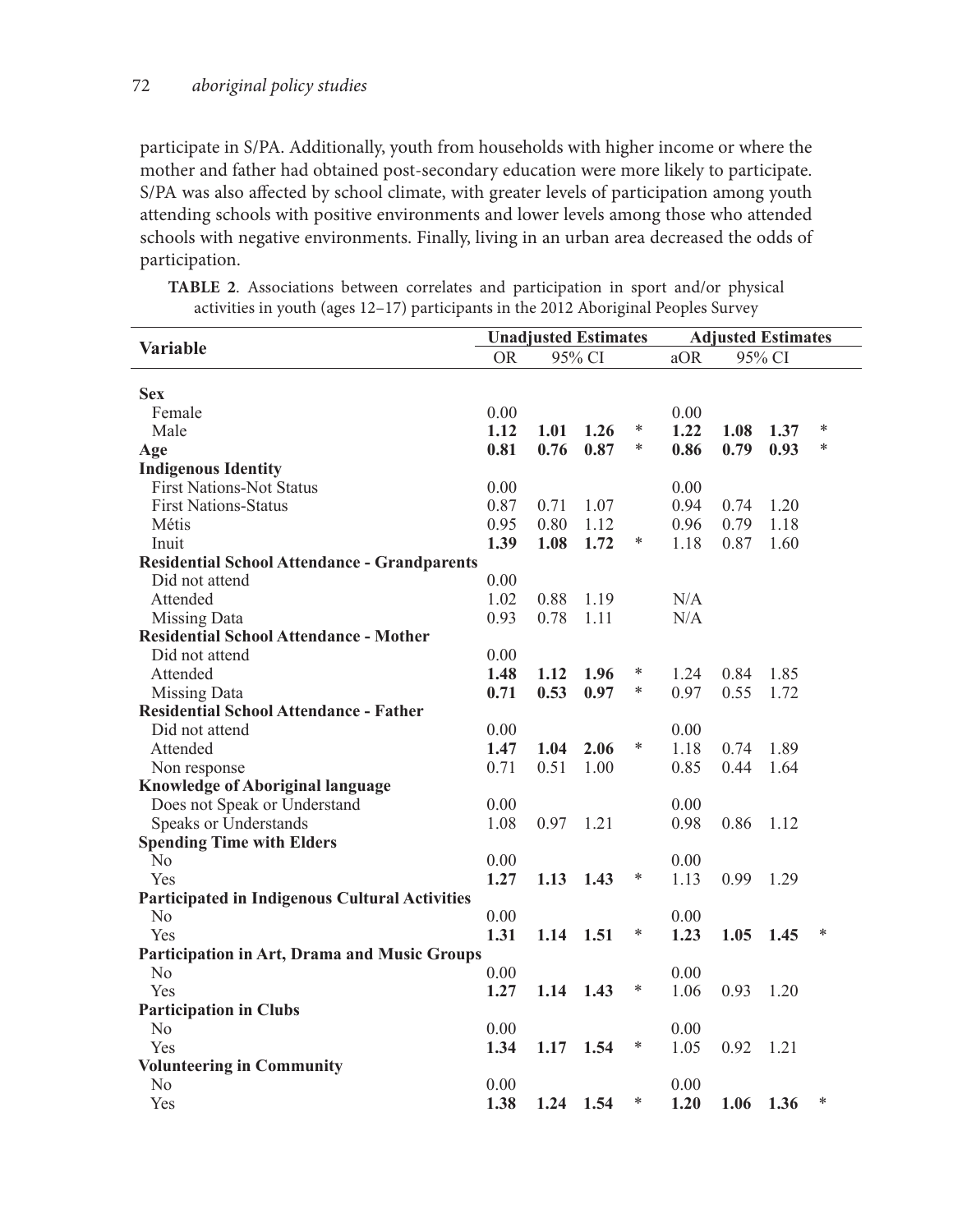| <b>Worked during School Year</b>                 |      |      |      |        |      |      |      |        |
|--------------------------------------------------|------|------|------|--------|------|------|------|--------|
| No                                               | 0.00 |      |      |        | 0.00 |      |      |        |
| Yes                                              | 1.08 | 0.96 | 1.21 |        | 1.12 | 0.98 | 1.27 |        |
| <b>Health Status</b>                             |      |      |      |        |      |      |      |        |
| Less Healthy                                     | 0.00 |      |      |        | 0.00 |      |      |        |
| Healthy                                          | 1.61 | 1.42 | 1.83 | ∗      | 1.43 | 1.25 | 1.64 | *      |
| <b>Smoking Behaviour</b>                         |      |      |      |        |      |      |      |        |
| Non-smoker                                       | 0.00 |      |      |        | 0.00 |      |      |        |
| Smoker                                           | 0.72 | 0.61 | 0.84 | *      | 0.88 | 0.74 | 1.06 |        |
| <b>Drinking Behaviour</b>                        |      |      |      |        |      |      |      |        |
| Non-drinker                                      | 0.00 |      |      |        | 0.00 |      |      |        |
| Drinker                                          | 0.92 | 0.82 | 1.03 |        | 1.17 | 1.00 | 1.36 | *      |
| <b>Parental Involvement in School Activities</b> | 1.85 | 1.67 | 2.06 | *      | 1.52 | 1.35 | 1.71 | $\ast$ |
| <b>Family Type</b>                               |      |      |      |        |      |      |      |        |
| Couple with children                             | 0.00 |      |      |        | 0.00 |      |      |        |
| Lone parent                                      | 0.75 | 0.63 | 0.89 | *      | 0.77 | 0.63 | 0.95 | *      |
| Other types                                      | 1.10 | 0.87 | 1.39 |        | 1.22 | 0.91 | 1.64 |        |
| <b>Siblings under 18</b>                         |      |      |      |        |      |      |      |        |
| No                                               | 0.00 |      |      |        | N/A  |      |      |        |
| Yes                                              |      |      |      |        |      |      |      |        |
| <b>Family Ties</b>                               | 1.23 | 1.14 | 1.32 | ∗      | 1.16 | 1.07 | 1.26 | *      |
| <b>Educational Attainment - Mother</b>           |      |      |      |        |      |      |      |        |
| Less than post-secondary                         | 0.00 |      |      |        | 0.00 |      |      |        |
| Post-secondary                                   | 1.43 | 1.18 | 1.74 | *      | 1.21 | 0.95 | 1.56 |        |
| <b>Missing Data</b>                              | 0.71 | 0.50 | 1.00 |        | 0.87 | 0.57 | 1.31 |        |
| <b>Educational Attainment - Father</b>           |      |      |      |        |      |      |      |        |
| Less than post-secondary                         | 0.00 |      |      |        | 0.00 |      |      |        |
| Post-secondary                                   | 1.35 | 1.15 | 1.58 | $\ast$ | 0.98 | 0.80 | 1.22 |        |
| Missing Data                                     | 0.72 | 0.58 | 0.90 | *      | 1.00 | 0.72 | 1.38 |        |
| <b>Household Income</b>                          | 1.07 | 1.03 | 1.11 | $\ast$ | 1.01 | 0.96 | 1.06 |        |
| <b>Positive School Environment</b>               | 1.36 | 1.10 | 1.68 | $\ast$ | 0.95 | 0.74 | 1.23 |        |
| <b>Negative School Environment</b>               | 0.82 | 0.68 | 0.99 | ∗      | 0.96 | 0.78 | 1.17 |        |
| <b>Community Type</b>                            |      |      |      |        |      |      |      |        |
| Rural                                            | 0.00 |      |      |        | 0.00 |      |      |        |
| Urban                                            | 0.88 | 0.79 | 0.98 | *      | 0.96 | 0.85 | 1.09 |        |

Note:  $N/A = Not$  Applicable (variable was not included in final multivariate model); Bold number with  $*$ indicates statistically significant odds ratios ( $p < 0.05$ )

In addition to the statistically significant associations described above, variables measuring knowledge of Aboriginal language, working during the school year, and drinking behaviour were retained for further multivariate analysis, as the level of statistical significance for these variables was between 0.05 and 0.02. However, the two variables that were not statistically significant in the univariate analysis at the cut-off level  $(p = 0.2)$ —residential school attendance by grandparents and having sibling(s) under the age of 18—were removed. In the multivariate logistic regression analysis, the effects of Indigenous identity; mother and father's residential school attendance; time spent with Elders; participation in art, drama, or music groups; participation in clubs; smoking behaviour; educational attainment for both parents; household income; positive and negative school environments; and community type were attenuated, and the effects of these correlates became statistically non-significant.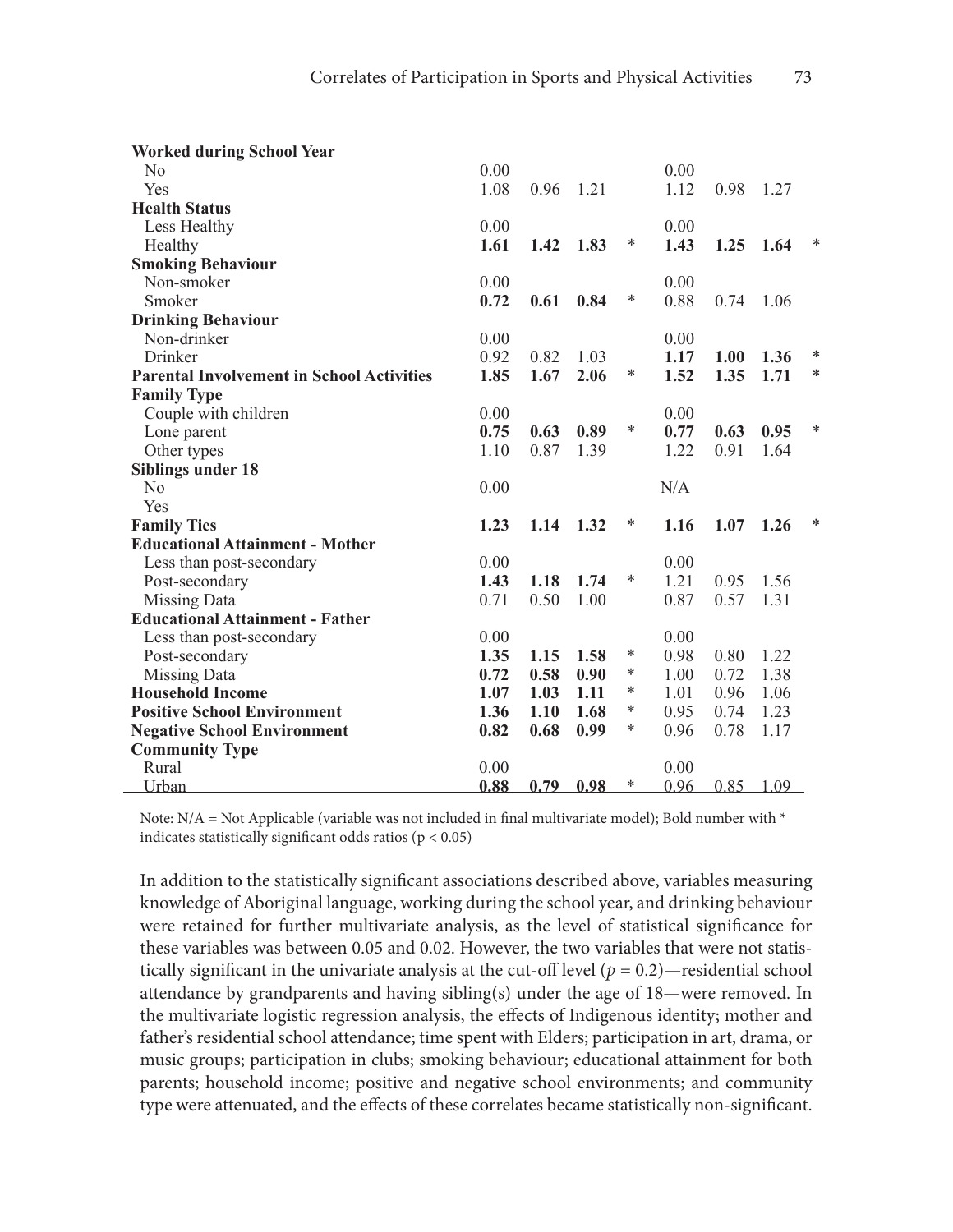In addition, the effects for the two variables that were statistically non-significant ( $p > 0.05$ ) in the univariate analysis but were retained in the multivariate analysis (knowledge of Aboriginal language and working during school year) did not become statistically significant in the multivariate model. However, the effect of drinking behaviour became significant. Thus, the results of the multivariate analysis suggest that, controlling for the effects of other correlates, only the youth's sex (aOR 1.22; 95% CI: 1.08-1.37), age (aOR 0.86; 95% CI: 0.79-0.93), participation in Indigenous cultural activities (aOR 1.23; 95% CI: 1.05-1.45), volunteering in community (aOR 1.20; 95% CI: 1.06-1.36), health status (aOR 1.43; 95% CI: 1.25-1.64), and drinking behaviour (aOR 1.17; 95% CI: 1.00-1.36) as well as parental involvement in school activities (aOR 1.52; 95% CI: 1.35-1.71), family type (aOR 0.77; 95% CI: 0.63-0.95), and strength of family ties (aOR 1.16; 95% CI: 1.07-1.26) had statistically significant effects on participation in S/PA. The directions of these effects were the same as those in the univariate analysis, although the strength of some of these effects changed.

#### **Discussion**

The purpose of this cross-sectional study was to examine the potential correlates of Indigenous youth's participation in S/PA. The results of the 2012 APS suggest that 63.2% of youth (ages 12–17) participated in S/PA. This proportion is similar to the findings of Findlay and Kohen (2007), who reported that 65% of Indigenous children and youth who responded to the 2006 APS participated in these activities. Using the General Social Surveys (1992– 2005), Clark (2008) indicated that approximately 51% of children aged 5 to 14 in the general Canadian population participated in sports during the past year, a slightly lower participation rate compared to that of Indigenous youth.

Unfortunately, for Indigenous and non-Indigenous youth, participation in S/PA declines with age (Findlay and Kohen 2007; Sterdt, Liersch, and Walter 2013). In both the univariate and multivariate analysis, age had a statistically significant negative effect on participation, indicating that, as children age, they participate in less S/PA. Furthermore, it is commonly reported that males are more active than females, which is consistent with the findings of this study (Colley et al. 2011; Lévesque et al. 2015; Smith et al. 2010; Sterdt et al. 2013). Biddle et al. (2011) note that physical activity is typically measured as "total activity," which provides no detail on the types of active behaviours males and females prefer to participate in. To gain a more in-depth understanding of the variation in S/PA participation among male and female youth, future research should employ measures to investigate activity preferences. Given the multitude of the health benefits of participating in S/PA, it is imperative to promote participation at this age, especially among female youth, who may be less inclined to engage in S/PA. Physical activity behaviours may carry on into adulthood (Malina 2001; Telama et al. 2005); thus, reductions in these activities could have implications for health and wellness later in life (Lavallée and Lévesque 2013).

In this study, healthier youth were more likely to participate in S/PA than were those who reported poorer health. We are not able to establish a causal relationship between these two variables, however. Smith and colleagues also found that Indigenous children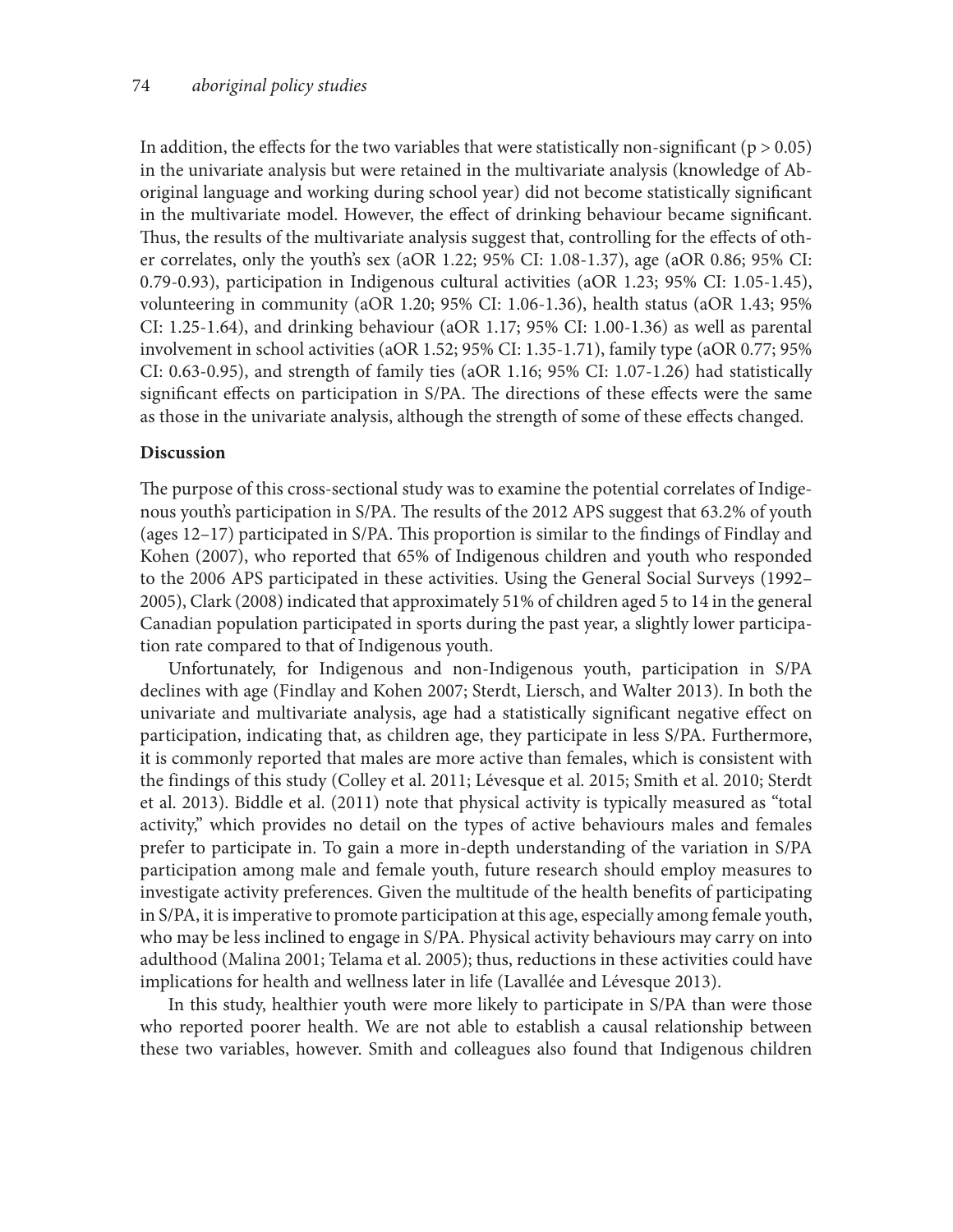and youth (6- to 14-year-olds) were more likely to participate if they were in very good or excellent health than if their health was poorer (Smith et al. 2010). As greater participation in S/PA can lend to improved physical, mental, emotional, and spiritual health (Cargo et al. 2007; McHugh 2011), it is necessary to provide more opportunities to be active during early adolescence and encourage a balance among these four areas (Lavallée and Lévesque 2013).

In examining health-related behaviours among youth, an unexpected result was the relationship between drinking and participation in S/PA. Although the effect of drinking was not statistically significant in the unadjusted analysis ( $p = 0.145$ ), this effect became statistically significant in the adjusted analysis ( $p = 0.044$ ), suggesting that those who drink are more likely to participate in S/PA. It is difficult to extrapolate this finding for a specific category of respondents. However, Wharf Higgins, Gaul, Gibbons, and Van Gyn (2003) found comparative results and argued that it may be due to a "subculture" related to athletic and sport celebration. In a recent international review by Lisha and Sussman (2010), the relationships between high school and college sport participation and alcohol, tobacco, and illicit drug use were examined among 13- to 24-year-olds. The results suggest that alcohol use was positively associated with sport participation. The authors speculate that this relationship may be due to 1) the competitive nature of athletes, 2) drinking as a coping mechanism for sport-related stress or anxiety, 3) environmental influences (e.g., perception of social norms), or 4) the culture surrounding sport and drinking behaviour (e.g., advertisements at sporting events). Alcohol consumption may also differ between males and females. Research among high school students in the United States found that increased levels of physical activity were related to alcohol consumption among females but not males (Pate, Heath, Dowda, and Trost 1996). However, sex differences have not been consistently reported in the literature (Lisha and Sussman 2010) and may also be dependent on the type of sport or physical activity (Moore and Werch, 2005).

We also did not find that smoking had a significant effect on participation in S/PA in the multivariate analysis; however, previous research among Indigenous and non-Indigenous populations has suggested that those who participate tend to smoke less (Findlay and Kohen 2007; Lavallée et al. 2010; Lisha and Sussman 2010). Accordingly, further research on drinking and smoking behaviour among Indigenous youth is needed to clarify these findings.

Participation in Indigenous cultural activities was associated with a higher likelihood of participation in S/PA. In addition, youth who volunteered or helped without pay in the community were more likely to participate. These results are consistent with previous findings that children and youth who took part in cultural activities and volunteered were more likely to participate in sport (Smith et al. 2010). As physical activity has been found to increase along with social involvement (Jago et al. 2009; Salvy, Haye, Bowker, and Hermans 2012; Wharf Higgins et al. 2003), it is possible that youth who tend to be more engaged in cultural, extracurricular, or volunteer activities are more likely to participate in S/PA as well. Promoting activities for youth that also provide social opportunities may be an effective way to increase physical activity among this age group (Jago et al. 2009).

Family-related characteristics were significantly related to youth participation in S/PA. Those whose parents were more involved in school activities were more likely to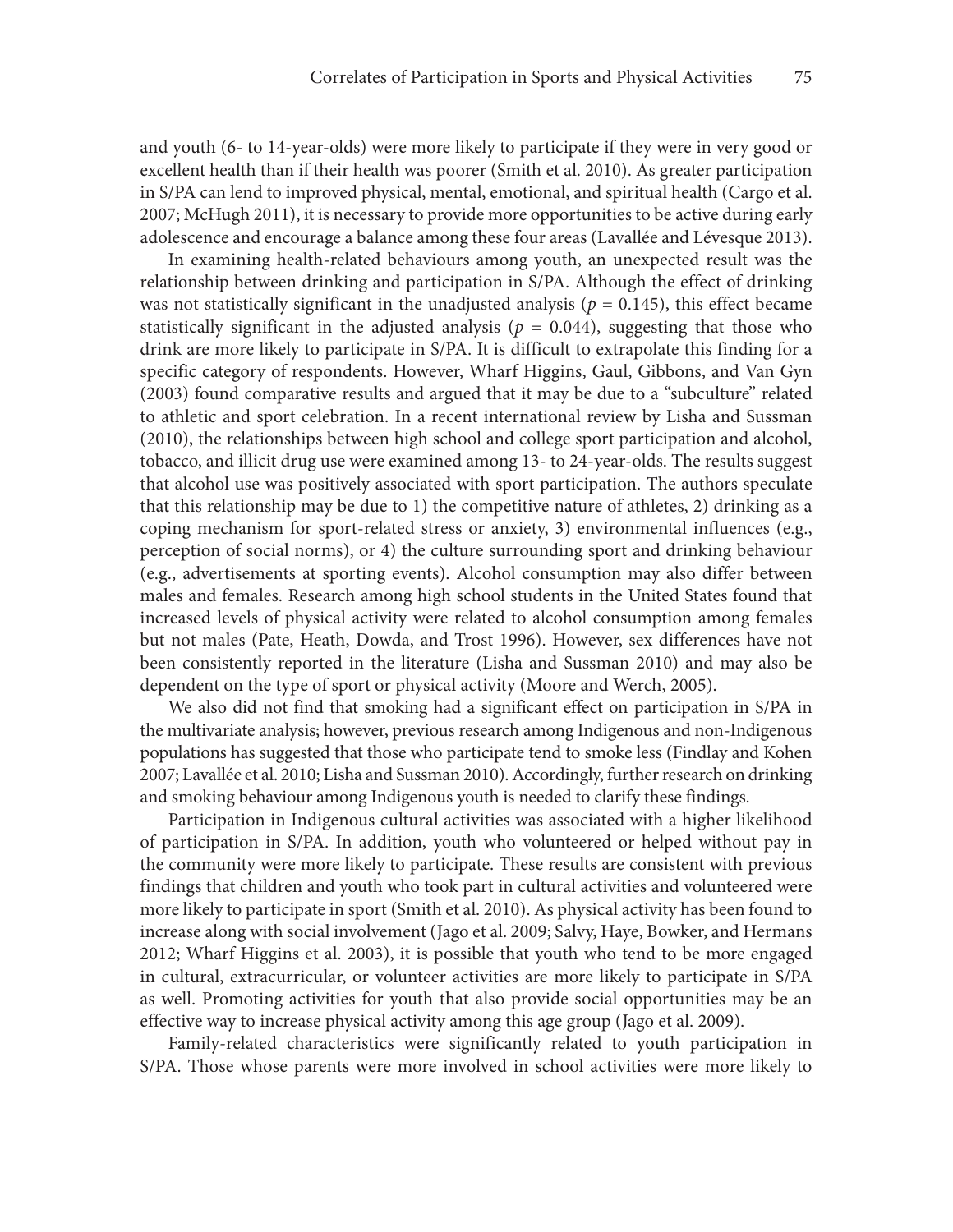participate. Parental involvement in this capacity may be related to parental support, which has been positively associated with non-Indigenous youth's activity levels (Sterdt et al. 2013; Yao and Rhodes 2015). In a study done in the United States, Shen and colleagues found that parental social support could enhance children's enjoyment of participation in physical activity during school hours (Shen et al. 2016). Thus, the provision of parental support for and involvement in the development of physical activity programs may foster youth's tendencies to participate in more active behaviours (Kerpan and Humbert 2015; Lavallée and Lévesque 2013). Further research should examine the relationship between interpersonal factors and participation in S/PA among Indigenous youth, specifically those living off-reserve and in urban areas.

The ability to provide support for physical activity might depend on the time availability and resources of the parents. Youth in this study from lone-parent families had lower levels of participation in S/PA. Previous research indicates that Indigenous children and youth who live with both parents may be more active, as the parents are able to provide more facilitation for participation in S/PA due to shared care-giving (Findlay and Kohen 2007). Additionally, stronger family ties were related to increased participation in S/PA. In a study involving youth living on-reserve and in northern First Nations communities, Lévesque et al. (2015) highlight the connection between culture and physical activity and suggest that family support for culture may also be related to family support for physical activity. In fact, they noted that youth who reported feeling spiritually balanced tended to be more likely to participate in S/PA.

Several results that appeared significant in the unadjusted models became insignificant in the multivariate model. Specifically, Inuit were initially found to be more likely to participate in S/PA; however, this effect disappeared in the adjusted model. Additionally, residential school attendance for mothers and/or fathers was found to be significant and positive but became statistically insignificant in the multivariate model. Parental education and income were not significant in the multivariate model, nor were school environment and community type. Though these factors did not remain significant in the multivariate model, additional work is warranted to clarify their relationship with S/PA.

Building upon the results from this study, further research should explore the relationships between correlates and how they affect youth participation in S/PA using meditational models—particularly to explain the role of drinking behaviour. Additionally, there is a need for improved data on some of the correlates, especially Indigenous determinants of health, as well as longitudinal data that would allow researchers to assess the directions of some of the relationships examined in this study.

#### **Limitations**

As with any study, this one is not without limitations. First, the study employs a cross-sectional design and therefore cannot infer any causal relationships. Second, due to the limited number of questions pertaining to S/PA in the APS survey, we were unable to adequately determine the activity levels of the youth who participated. They may also not capture all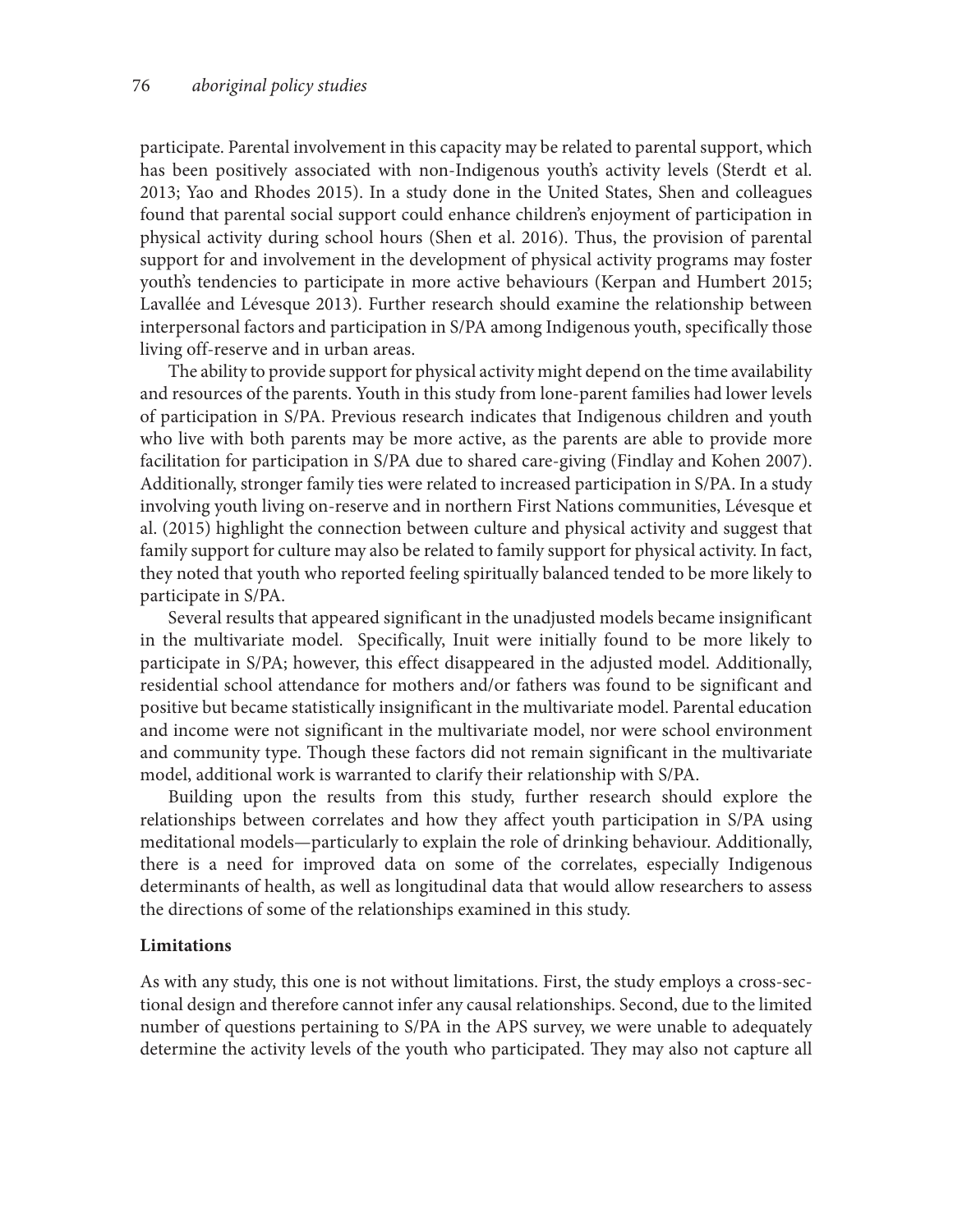the activities that are considered S/PA among Indigenous youth. Additionally, the variables currently available in the APS measurement tools do not allow for a direct measurement of many of the broader contextual factors that affect various health-related behaviours among Indigenous peoples. Finally, the information provided on youth activity levels was self- or proxy-reported, which may lend to reporting bias (due either to social desirability bias or misinterpretation of the level of activity; (LeBlanc and Janssen 2010). Nonetheless, this study provides valuable insight into the factors related to Indigenous youth's participation in S/PA—the key insight being that, in addition to personal-level characteristics, family and cultural factors are influential on participation in S/PA.

#### **Conclusions**

Physical activity is an integral part of health and as such should be promoted throughout childhood and adolescence to ensure the longevity of positive health habits. While Indigenous peoples have been found to be more active than the general population, many children and youth are still below national and international recommendations (Foulds et al. 2013), and their self-reported health tends to be poorer (Findlay 2011). High rates of obesity and diabetes within this population suggest that promoting physical activity might be particularly important (Amed et al. 2010; Gionet and Roshanafshar 2013; Katzmarzyk 2008). Further, decreased participation in S/PA is particularly disadvantageous for Indigenous youth, as it has been associated with improved mental health and reduced risk-taking behaviours, such as smoking (Findlay and Kohen 2007; Lavallée et al. 2010) or substance use (Critchley et al. 2006; Lavallée et al. 2010; McHugh 2011).

Given that youth in Canada spend approximately 25 hours per week in school, this setting represents an important context for increasing the levels of S/PA among youth (Godin, Leatherdale, and Elton-Marshall 2015). Moreover, improving the accessibility and frequency of sport activities during school hours (e.g., physical education or recess) may be a viable way to improve the activity levels among youth and promote holistic health and wellbeing (McHugh 2011). Participation in school activities may be particularly important for Indigenous youth, who face a number of barriers related to participation outside of school activities (Halas, McRae, and Carpenter 2013; McHugh 2011). However, little research is available on effective school-based programs focusing on changes concerning obesity, diet, or physical activity for Indigenous youth in Canada—particularly for Métis and Inuit youth, secondary school-aged youth, and those living in urban areas (Godin et al. 2015). More work is also needed to assess the link between school based physical activity practices and cultural identity, to assess how S/PA can assist the process of cultural revitalization in which many Aboriginal people and communities are now purposefully engaged. The physical and organizational aspects of S/PA must be understood alongside the cultural aspects, as this may help to explain why some S/PA programs are more successful than others.

Understanding how particular factors determine physical activity and inactivity among certain populations is necessary to develop and implement appropriate programs that will help minimize the rates of inactivity (Bauman et al. 2012). It is apparent from this study and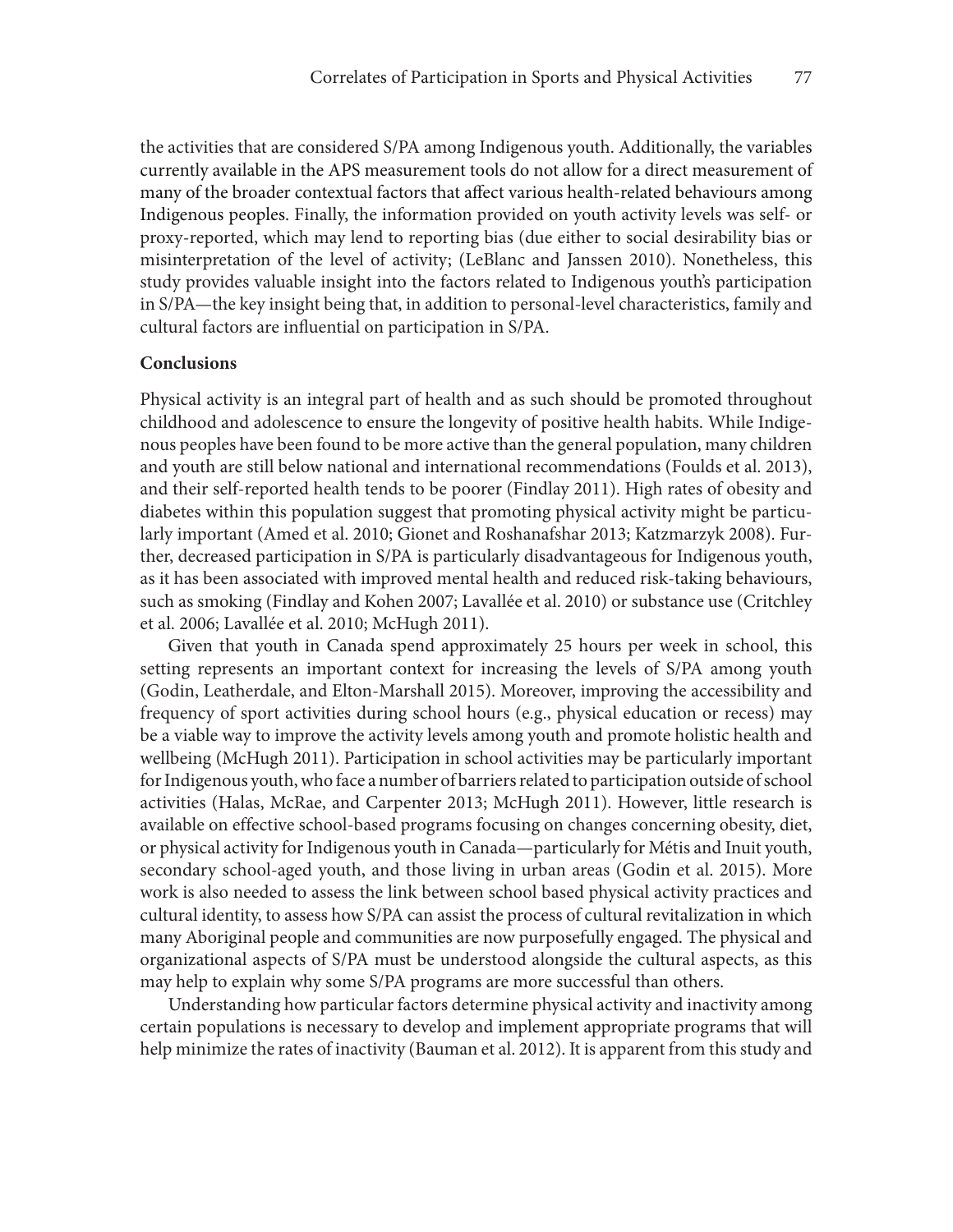others that many factors affect the participation in S/PA among Canadian Indigenous youth. In line with the previous research, factors such as sex, age, and family-level characteristics were found to be consistent correlates of youth participation in physical activity (Biddle et al. 2011; Sallis, Prochaska, and Taylor 2000; Yao and Rhodes 2015). Additional research into the correlates of First Nations, Métis, and Inuit youth participation in S/PA at the local level is necessary to determine the facilitators and barriers that should be addressed in targeted physical activity programs and interventions. In addition to quantitative data, gaining perspectives and feedback from youth is also vital to the development and implementation of relevant S/PA programs and policies. The findings of this study suggest that programs targeting girls may be particularly advantageous, given that girls are less likely to participate in S/PA and that activity levels tend to decline between childhood and adulthood. Furthermore, involving family in the development and implementation of physical activity programs may be particularly important, given that the provision of support helps increase participation among adolescents. However, all of this work must also align with calls for the development of policies to guide the priorities and actions of government and service organizations working in this area. Without such policies, these indicators, while useful and meaningful, will be of limited use for addressing some of the core issues that continue to limit Indigenous participation in S/PA.

**Supporting Agencies:** Children's Health Foundation.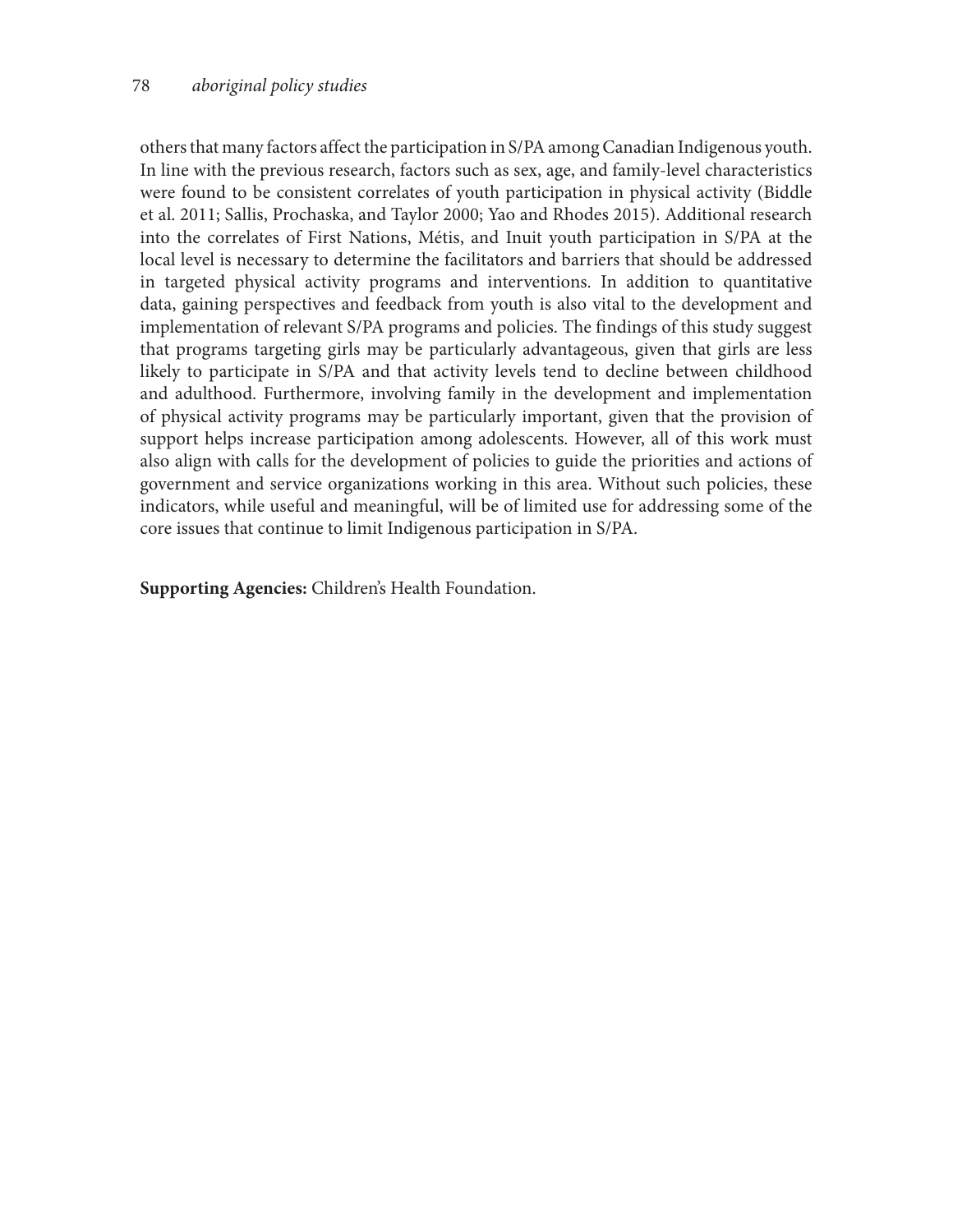#### **References**

- Amed, S., Dean, H. J., Panagiotopoulos, C., Sellers, E. A., Hadjiyannakis, S., Laubscher, T. A., . . . Hamilton, J. K. (2010). Type 2 diabetes, medication-induced diabetes, and monogenic diabetes in Canadian children: A prospective national surveillance study. *Diabetes Care, 33*(4), 786-791. doi:10.2337/dc09-1013
- Bauman, A. E., Reis, R. S., Sallis, J. F., Wells, J. C., Loos, R. J. F., & Martin, B. W. (2012). Correlates of physical activity: Why are some people physically active and others not? *The Lancet, 380*(9838), 258-271. doi: http://dx.doi.org/10.1016/S0140- 6736(12)60735-1
- Biddle, S. J. H., Atkin, A. J., Cavill, N., & Foster, C. (2011). Correlates of physical activity in youth: A review of quantitative systematic reviews. *Int Rev Sport Exerc Psychol, 4*(1), 25-49. doi:10.1080/1750984X.2010.548528
- Canadian Heritage. (2005). *Sport Canada's Policy on Aboriginal Peoples' Participation in Sport*. Retrieved from http://publications.gc.ca/collections/Collection/CH24-10- 2005E.pdf
- Cargo, M., Peterson, L., Lévesque, L., & Macaulay, A. C. (2007). Perceived wholistic health and physical activity in Kanien'kehá:ka youth. *Pimatisiwin: A Journal of Aboriginal and Indigenous Community Health*, 87-110.
- Clark, W. (2008). Kids' sports *Statistics Canada*(Catalogue no. 11-008-X), 54-61.
- Colley, R. C., Garriguet, D., Janssen, I., Craig, C. L., Clarke, J., & Tremblay, M. S. (2011). Physical activity of Canadian children and youth: Accelerometer results from 2007- 2009 Canadian Health Measures Survey. *Health Rep, 22*(1), 15-24.
- Critchley, K. A., Walton, F., Timmons, V., Bryanton, J., McCarthy, M. J., & Taylor, J. (2006). Personal health practices around physical activity as perceived by the Aboriginal children of Prince Edward Island. *Journal of Aboriginal Health, 3*(1), 26-33.
- Federal-Provincial/Territorial Advisory Committee. (2000). National Recreation Roundtable on Aboriginal/Indigenous Peoples, Final Report.
- Findlay, L. C. (2011). Physical activity among First Nations people off reserve, Métis and Inuit. *Health Rep, 22*(1), 47-54.
- Findlay, L. C., & Kohen, D. E. (2007). Aboriginal children's sport participation in Canada *Pimatisiwin: A Journal of Aboriginal and Indigenous Community Health, 5*(1), 186-206.
- Forsyth, J. (2007). Aboriginal Leisure in Canada In R. McCarville & K. MacKay (Eds.), *Leisure for Canadians* (pp. 163-170). State College, PA: Venture Publishing Inc.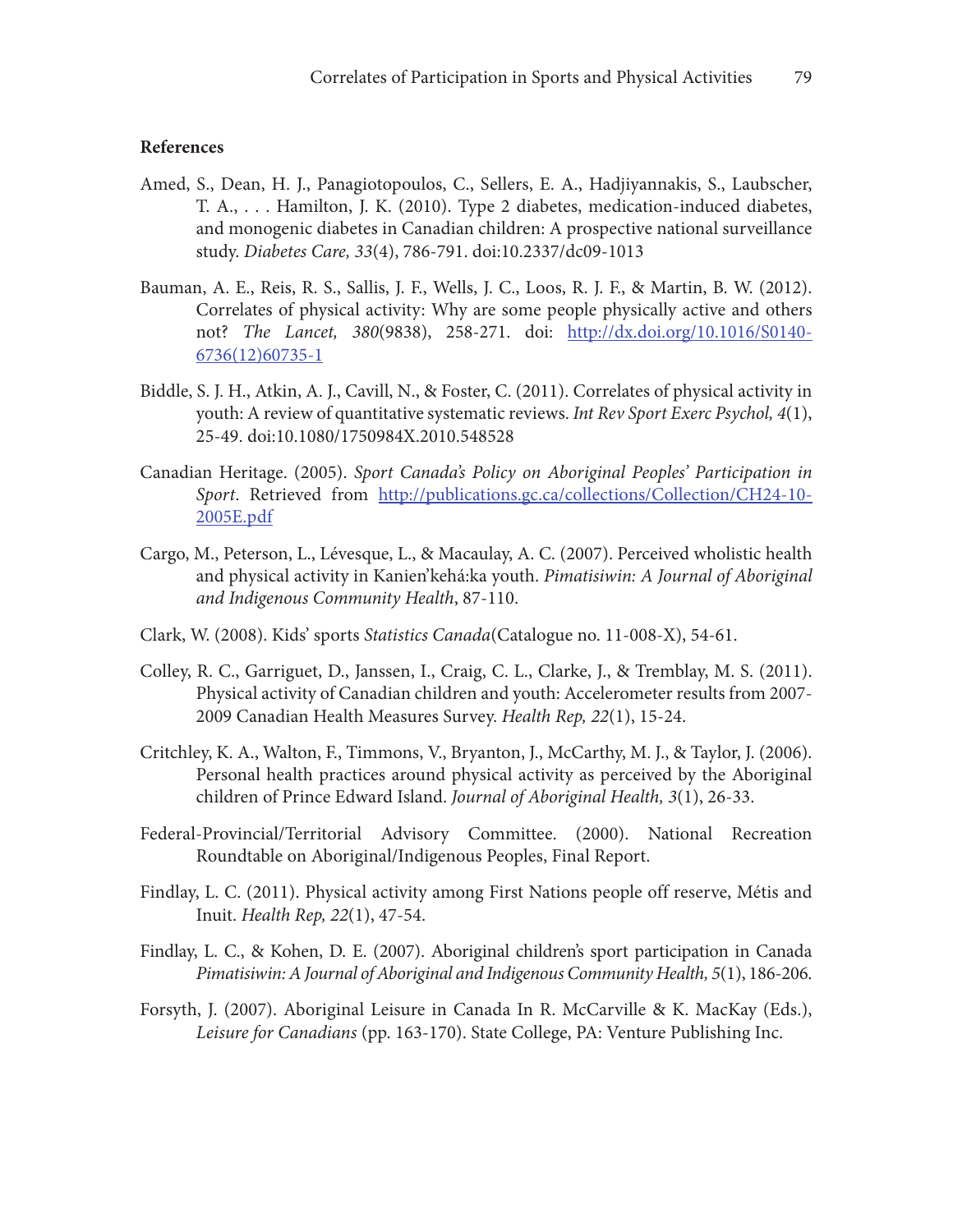- Forsyth, J. (2014). Aboriginal sport in the city: Implications for participation, health, and policy in Canada. *Aboriginal Policy Studies, 3*(1&2), 214-222. doi:10.5663/aps.v3il-2.21707
- Forsyth, J., & Heine, M. (2008). Sites of meaning, meaningful sites? Sport and recreation for Aboriginal youth in inner city Winnipeg, Manitoba. *Native Studies Review, 17*(2), 1-16.
- Forsyth, J., & Paraschak, V. (2013). The double helix: Aboriginal people and sport policy in Canada. In L. Thibault & J. Harvey (Eds.), *Sport Policy in Canada* (pp. 267-293). Ottawa, ON: University of Ottawa Press.
- Foulds, H. J. A., Warburton, D. E. R., & Bredin, S. S. D. (2013). A systematic review of physical activity levels in Native American populations in Canada and the United States in the last 50 years. *Obesity Reviews, 14*(7), 593-603. doi:10.1111/obr.12032
- Gionet, L., & Roshanafshar, S. (2013). Select health indicators of First Nations people living off reserve, Métis and Inuit *Statistics Canada*(Catalogue no. 82-624-X).
- Godin, K., Leatherdale, S. T., & Elton-Marshall, T. (2015). A systematic review of the effectiveness of school-based obesity prevention programmes for First Nations, Inuit and Métis youth in Canada. *Clin Obes, 5*(3), 103-115. doi:10.1111/cob.12099
- Halas, J., McRae, H., & Carpenter, A. (2013). The quality and cultural relevance of physical education for Aboriginal youth. In J. Forsyth & A. R. Giles (Eds.), *Aboriginal Peoples and Sport in Canada: Historical Foundations and Contemporary Issues* (pp. 182- 205). Vancouver, BC: UBC Press.
- Human Resources Development Canada. (1999). *National Aboriginal Youth Strategy*. Retrieved from http://www.gov.ns.ca/abor/pubs/youstrat.pdf
- Indigenous and Northern Affairs Canada. (2013). *Aboriginal Demographics from the 2011 National Household Survey*. Retrieved from: https://www.aadnc-aandc.gc.ca/ eng/1370438978311/1370439050610
- Jago, R., Brockman, R., Fox, K. R., Cartwright, K., Page, A. S., & Thompson, J. L. (2009). Friendship groups and physical activity: qualitative findings on how physical activity is initiated and maintained among 10-11 year old children. *Int J Behav Nutr Phys Act, 6*, 4. doi:10.1186/1479-5868-6-4
- Janssen, I., & LeBlanc, A. G. (2010). Systematic review of the health benefits of physical activity and fitness in school-aged children and youth. *International Journal of Behavioral Nutrition and Physical Activity, 7*, 40. doi:10.1186/1479-5868-7-40
- Katzmarzyk, P. T. (2008). Obesity and physical activity among Aboriginal Canadians. *Obesity, 16*(1), 184-190. doi: http://dx.doi.org/10.1038/oby.2007.51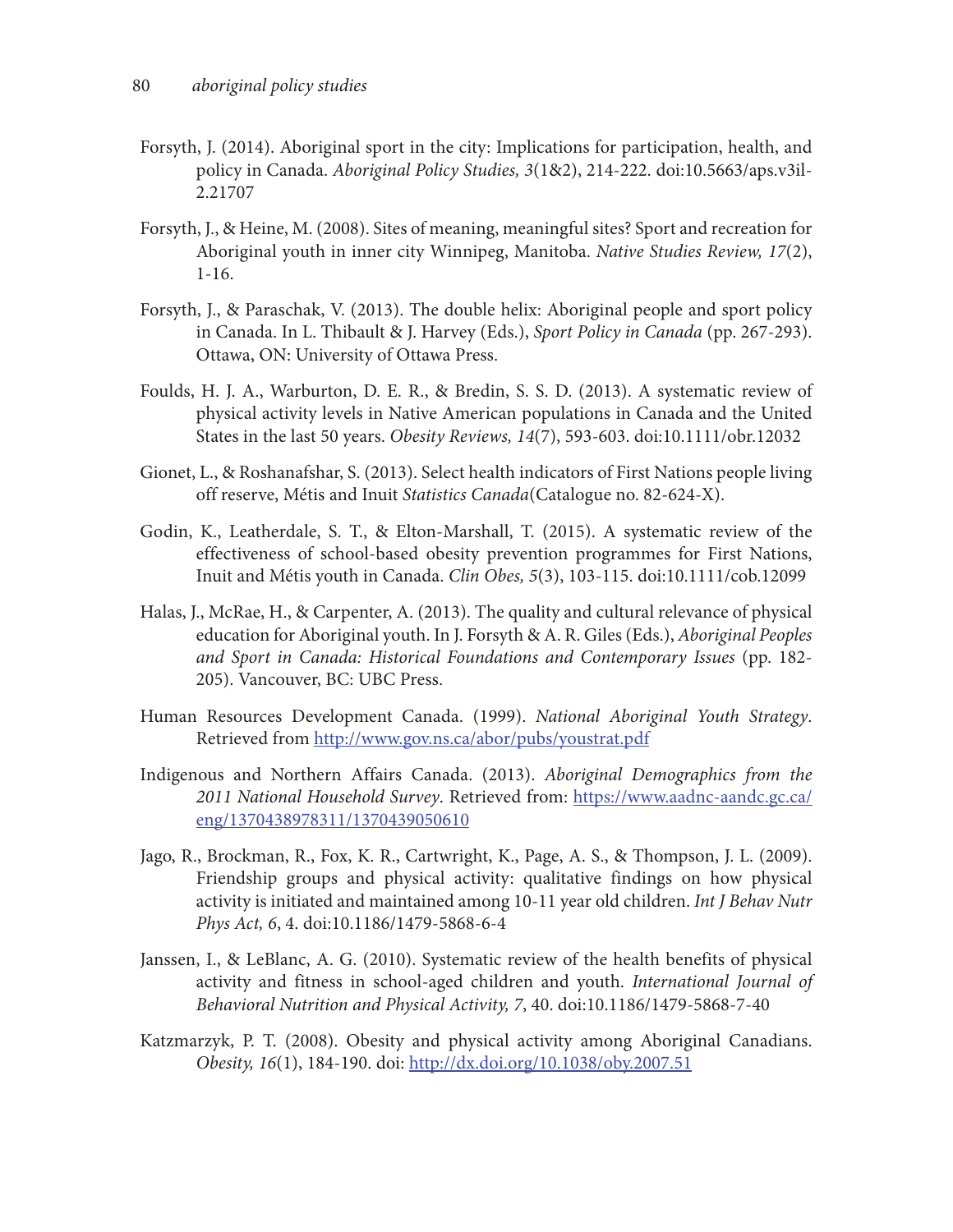- Kerpan, S., & Humbert, L. (2015). Playing Together: The Physical Activity Beliefs and Behaviors of Urban Aboriginal Youth. *J Phys Act Health, 12*(10), 1409-1413. doi: http://dx.doi.org/10.1123/jpah.2014-0533
- Lavallée, L., & Lévesque, L. (2013). Two-eyed seeing: Physical activity, sport, recreation promotion in Indigenous communities In J. Forsyth & A. R. Giles (Eds.), *Aboriginal Peoples and Sport in Canada: Historical Foundations and Contemporary Issues (pp.* 206-228). Vancouver, BC: UBC Press
- Lavallée, L., Thorne, D., Day, K., Thorne, T., & Matchiwita, S. (2010). Health and social impacts and fitness testing at the 2008 North American Indigenous Games. Retrieved from http://www.ryerson.ca/asbr/files/Lavallee 2010 Health and Social Impacts and Fitness Testing 2008 NAIG.pdf
- LeBlanc, A. G. W., & Janssen, I. (2010). Difference Between Self-Reported and Accelerometer Measured Moderate-to-Vigorous Physical Activity in Youth. *Pediatr Exerc Sci, 22*(4), 523-534.
- Lévesque, L., Janssen, I., & Xu, F. (2015). Correlates of physical activity in First Nations youth residing in First Nations and northern communities in Canada. *Canadian Journal of Public Health, 106*(2), e29-e35. doi:10.17269/CJPH.106.4567
- Lisha, N. E., & Sussman, S. (2010). Relationship of high school and college sports participation with alcohol, tobacco, and illicit drug use: a review. *Addict Behav, 35*(5), 399-407. doi:10.1016/j.addbeh.2009.12.032
- Loppie Reading, C., & Wien, F. (2009). *Health inequalities and social determinants of Aboriginal peoples' health.* Retrieved from http://www.nccah-ccnsa.ca/Publications/ Lists/Publications/Attachments/46/health\_inequalities\_EN\_web.pdf
- Malina, R. M. (2001). Adherence to physical activity from childhood to adulthood: A perspective from tracking studies. *Quest, 53*(3), 346-355. doi:10.1080/00336297.2 001.10491751
- Mason, C., & Koehli, J. (2012). Barriers to physical activity for Aboriginal youth: Implications for community health, policy, and culture. *Pimatisiwin: A Journal of Aboriginal and Indigenous Community Health, 10*(1), 97-108.
- McHugh, T. L. F. (2011). Physical activity experiences of Aboriginal youth. *Native Studies Review, 20*(1), 7-26.
- McHugh, T. L. F., Coppola, A. M., & Sinclair, S. (2013). An exploration of the meanings of sport to urban Aboriginal youth: A photovoice approach. *Qualitiative Research in Sport, Exercise and Health, 5*(3), 291-311. doi:10.1080/2159676X.2013.819375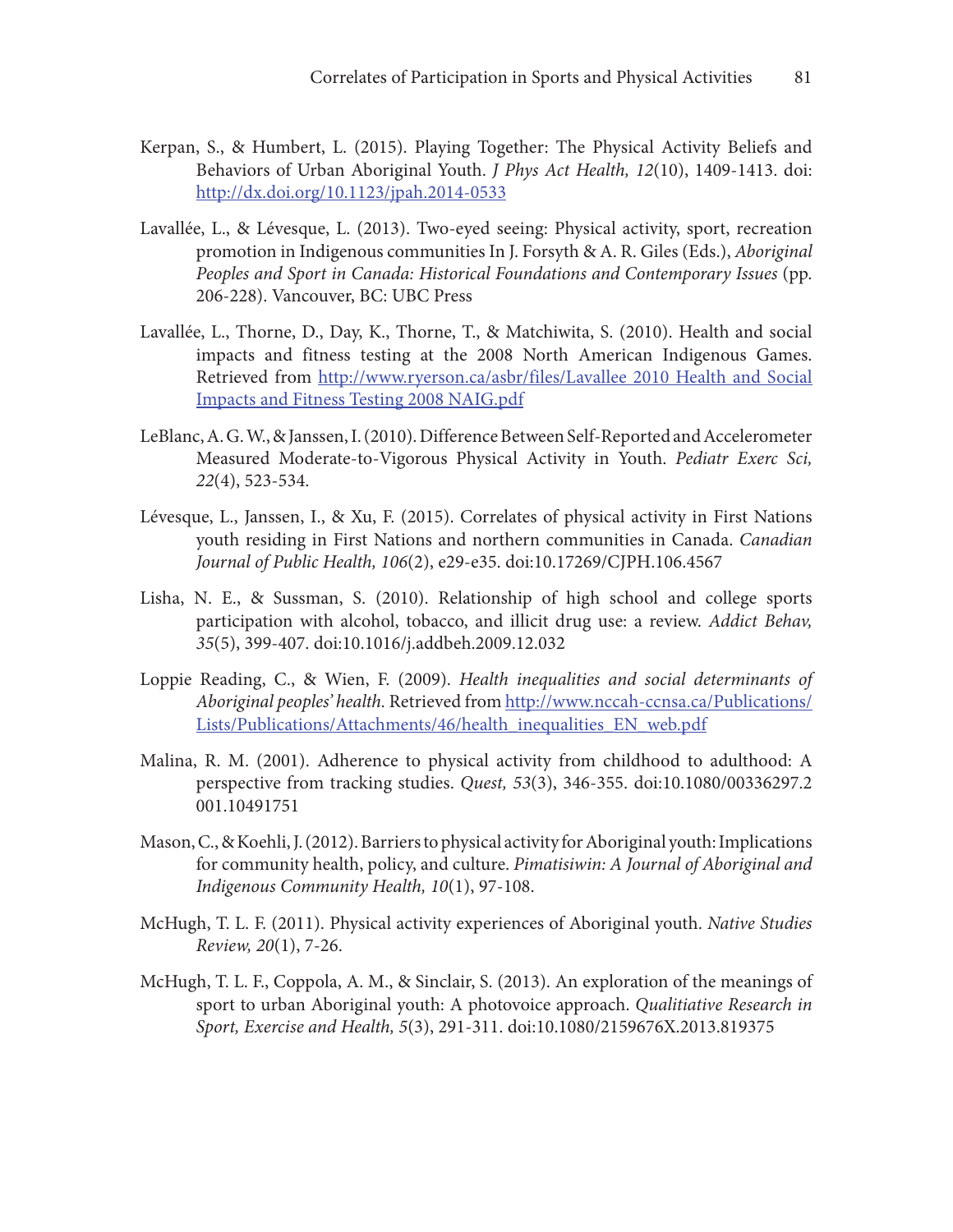- Moore, M. J., & Werch, C. E. (2005). Sport and physical activity participation and substance use among adolescents. *Journal of Adolescent Health, 36*(6), 486-493. doi:10.1016/j. jadohealth.2004.02.031
- Paraschak, V. (2013). Aboriginal peoples and the construction of Canadian sport policy. In J. Forsyth & A. R. Giles (Eds.), *Aboriginal Peoples and Sport in Canada: Historical Foundations and Contemporary Issues* (pp. 95-123). Vancouver, BC: UBC Press.
- Pate, R. R., Heath, G. W., Dowda, M., & Trost, S. G. (1996). Associations between physical activity and other health behaviors in a representative sample of US adolescents. *Am J Public Health, 86*(11), 1577–1581.
- Sallis, J. F., Owen, N., & Fisher, E. B. (2008). Ecological models of health behaviour. In K. Glanz, B. K. Rimer, & K. Viswanath (Eds.), *Health behavior and health education: Theory, research, and practice* (4 ed.). San Francisco, CA: John Wiley & Sons.
- Sallis, J. F., Prochaska, J. J., & Taylor, W. C. (2000). A review of correlates of physical activity of children and adolescents. *Medicine & Science in Sports & Exercise, 32*(5), 963- 975.
- Salvy, S., Haye, K., Bowker, J. C., & Hermans, R. (2012). Influence of peers and friends on children's and adolescents' eating and activity behaviors. *Physiol Behav, 106*. doi:10.1016/j.physbeh.2012.03.022
- SAS Institute Inc. (2015). SAS v.9.4. Cary, North Carolina, USA: SAS Institute.
- Shen, B., Centeio, E., Garn, A., Martin, J., Kulik, N., Somers, C., & McCaughtry, N. (2016). Parental social support, perceived competence and enjoyment in school physical activity. *Journal of Sport and Health Science*. doi:http://dx.doi.org/10.1016/j. jshs.2016.01.003
- Smith, K., Findlay, L., & Crompton, S. (2010). Participation in sports and cultural activities among Aboriginal children and youth. *Statistics Canada*(Catalogue no. 11-008), 49-56.
- Statistics Canada. (2012, January 31 2012). Aboriginal Peoples Survey (APS). Retrieved from http://www23.statcan.gc.ca/imdb/p2SV.pl?Function=getSurvey&SDDS=3250
- Statistics Canada. (2013). *National Household Survey User Guide, 2011*. Retrieved from: http:// www5.statcan.gc.ca/bsolc/olc-cel/olc-cel?catno=99-001-x2011001&lang=eng
- Sterdt, E., Liersch, S., & Walter, U. (2013). Correlates of physical activity of children and adolescents: A systematic review of reviews. *Health Education Journal, 73*(1), 72-89. doi:10.1177/0017896912469578
- Strong, W. B., Malina, R. M., Blimkie, C. J., Daniels, S. R., Dishman, R. K., Gutin, B., . . . Trudeau, F. (2005). Evidence based physical activity for school-age youth. *Journal of Pediatrics, 146*(6), 732-737. doi:10.1016/j.jpeds.2005.01.055